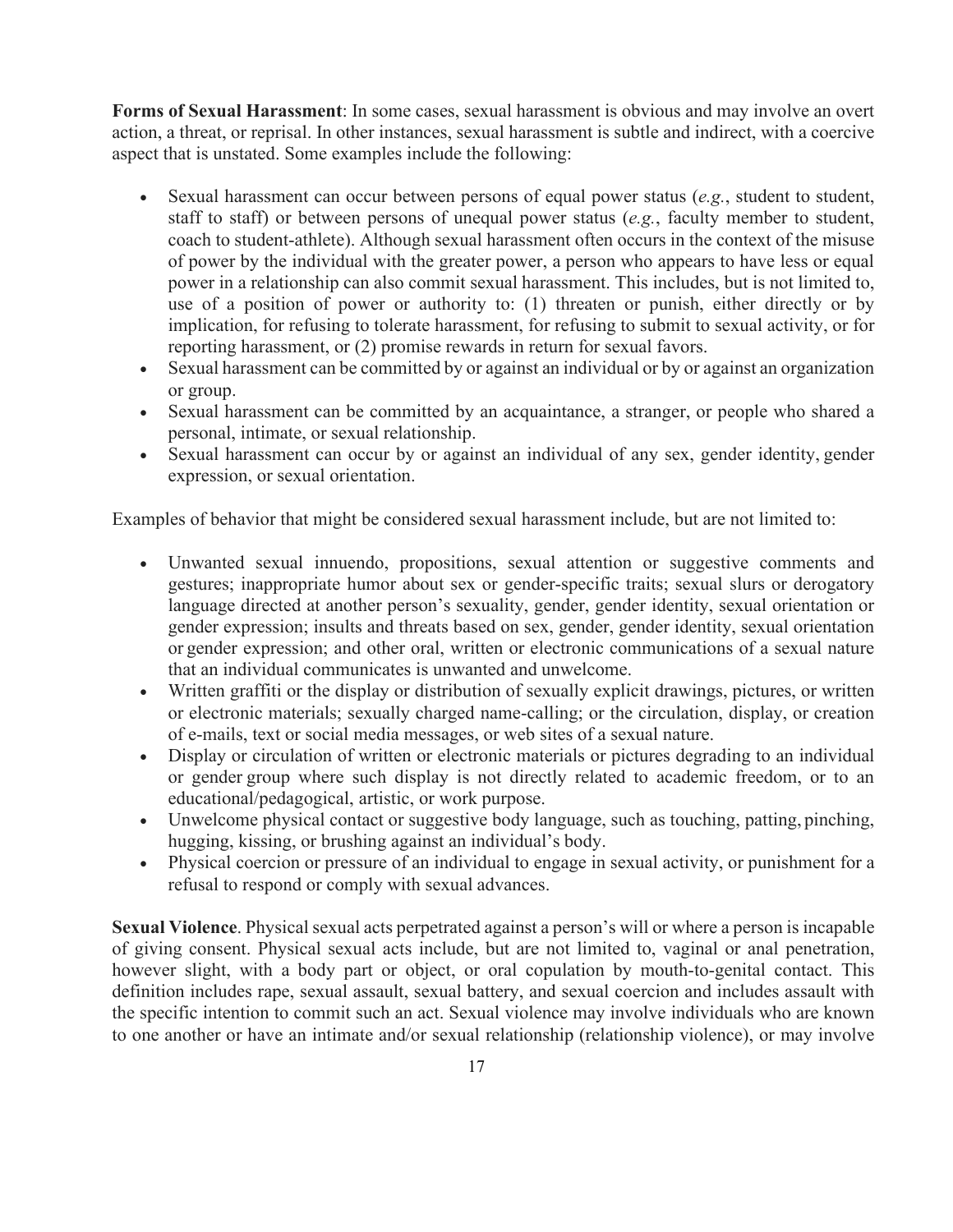individuals not known to one another. This conduct is often referred to as "sexual assault" under federal guidance.

**Other Inappropriate Sexual Contact.** Having or attempting to have sexual contact of any kind other than that defined as "Sexual Violence" with another individual without consent. Other inappropriate sexual contact may include kissing, touching, or making other inappropriate contact with the breasts, genitals, buttocks, mouth, or any other part of the body that is touched in a sexual manner and without permission. This conduct may also be referred to as "sexual assault" in certain circumstances.

**Sexual Exploitation.** Any act committed through non-consensual abuse or exploitation of another person's sexuality for the purpose of sexual gratification, personal benefit or advantage or any other illegitimate purpose. Sexual exploitation may involve individuals who are known to one another, have an intimate or sexual relationship, or may involve individuals not known to one another. Examples include, but are not limited to, observing another individual's nudity or sexual activity or allowing another to observe consensual sexual activity without the knowledge and consent of all parties involved, manipulating contraception or prophylaxis without the other party's knowledge, procuring/stealing an individual's undergarments without consent, and possession of illegal pornography. This form of misconduct may also be considered a form of sexual harassment or a form of sexual assault, depending upon the context. In certain circumstances, provided the parties are properly notified, the College also reserves the right to adjudicate Sexual Exploitation under the Equal Opportunity and Discriminatory Harassment Policy if the College, in its sole discretion, is satisfied that the behavior does not rise to the level of constituting sexual harassment or sexual assault as defined in this Policy. s sexuality for the purpose of sexual gratification, personal benefit or advantage or<br>ante purpose. Sexual exploitation may involve individuals solo known to one ano<br>enter of sexual relationship, or may involve individuals

- **Inducing Incapacitation**: This includes the provision of alcohol or drugs to an individual, with or without that individual's knowledge, for the purpose of causing impairment or intoxication to allow another person to take advantage of that individual's impairment or intoxication.
- **Media-Based Misconduct**: Photographing or taping someone (via audio, video or otherwise) involved in sexual activity, or in a state of undress, without his, her, or their knowledge or consent. Even if a person consented to sexual activity, photographing or taping someone without his, her or their knowledge and agreement goes beyond the boundaries of that consent. Dissemination of photographs or video/audio of someone involved in sexual activity, or in a state of undress, without his, her, or their knowledge or consent constitutes a separate and additional act of sexual misconduct.
- **Aiding or Assisting**. The aiding or assisting in the commission of an act(s) of sexual violence or sexual misconduct is prohibited.
- **Miscellaneous**: The inappropriate behaviors listed above are not an exhaustive list. The College may consider any other conduct that has a sexual or gender-based connotation under the Sexual Misconduct Policy.

**Stalking.** More than one instance of unwanted attention, harassment, physical or verbal contact, or any other course of conduct directed at an individual that could be reasonably regarded as likely to alarm or place that individual in fear of harm or injury, including physical, emotional, or psychological harm. This includes cyber-stalking, a particular form of stalking in which electronic media such as the internet, social networks, blogs, texts or other similar forms of contact are used to pursue, harass, or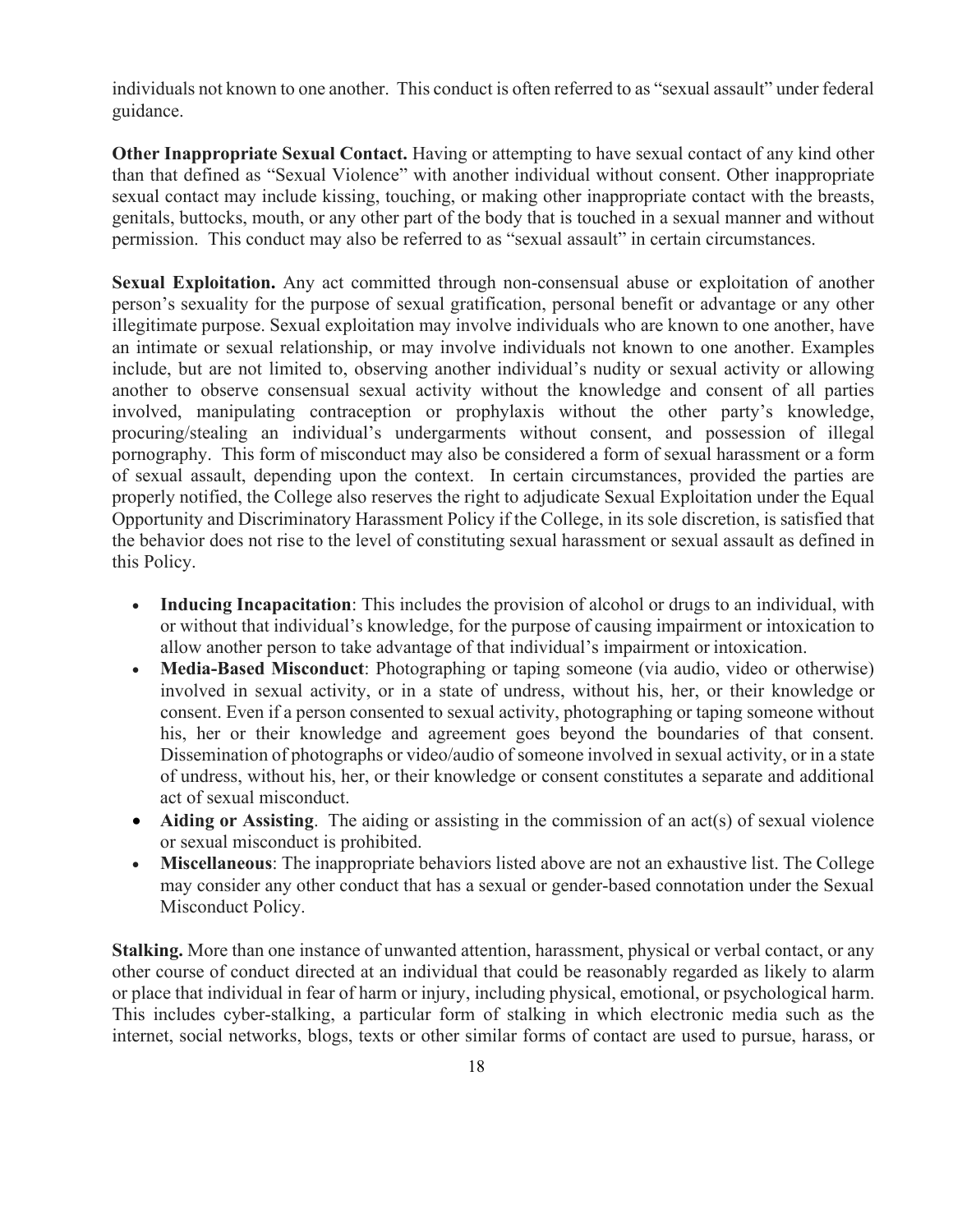make unwelcome contact with another person. Stalking and cyber-stalking may involve individuals who are known to one another or have an intimate or sexual relationship, or may involve individuals not known to one another. To the extent that the stalking behavior is based on sex, gender, and/or a prior sexual or amorous relationship between the Parties, it may be addressed under this Policy. If the stalking behavior is not based on any of those factors, or otherwise falls outside the requirements of this Policy, the College reserves the right to address it through the Equal Opportunity and Discriminatory Harassment Policy.

**Relationship Violence (Domestic Violence and Dating Violence).** Relationship violence is any intentionally violent or controlling behavior of one individual by a person who is currently or was previously in a relationship with that individual. Relationship violence may include actual or threatened physical injury, sexual violence, psychological or emotional abuse, and/or progressive social isolation. To the extent that the relationship violence behavior is based upon a prior sexual or amorous relationship<sup>6</sup> between the Parties, it may be addressed under this Policy. If the relationship violence is not based on any of those factors, or otherwise falls outside the requirements of this Policy, the College reserves the right to address it through the Equal Opportunity and Discriminatory Harassment Policy.

## **Retaliation.**

Acts or attempts to retaliate or seek retribution against a Party, a witness, or any individual or group of individuals involved in the investigation and/or resolution of an allegation under this Policy. This includes subjecting a person to an adverse action because they made a complaint under any portion of this Policy or responded to, assisted or participated in any manner in an investigation under this Policy. Retaliation may include continued abuse or violence and other forms of harassment.

Retaliation allegations may be consolidated with other forms of prohibited conduct defined in this section if the facts and circumstances significantly overlap. If the facts and circumstances do not significantly overlap, then the College retains discretion to adjudicate the allegation under the Equal Opportunity and Discriminatory Harassment Policy or other College policy or procedure. For example, if a Respondent retaliates against a Complainant with regard to the filing of a complaint, that behavior could be consolidated with the other prohibited conduct alleged, provided appropriate notice is afforded. On the other hand, if the retaliatory conduct is committed by one of the Parties' friend groups who are not otherwise subject to a grievance under this Policy, that behavior could be adjudicated under the Equal Opportunity and Discriminatory Harassment Policy or other College policy or procedure which prohibits such behavior. **[A](#page-18-0)by in a relationship with that individual. Relationship violence may include actual or injury, sexual violence, expectively coincid abuse, and/or progressive social and individual. The expective social scale of progressi** 

The following are additional definitions used in this Policy:

### **Consent, Coercion and Incapacitation.**

Sexual interactions must be consensual.

As used in the above definitions of prohibited conduct, consent, coercion and incapacitation have the



<span id="page-18-0"></span> $6$  The existence of such a relationship shall be determined based on consideration of the length of the relationship, the type of relationship, and the frequency of interaction between the persons involved in the relationship.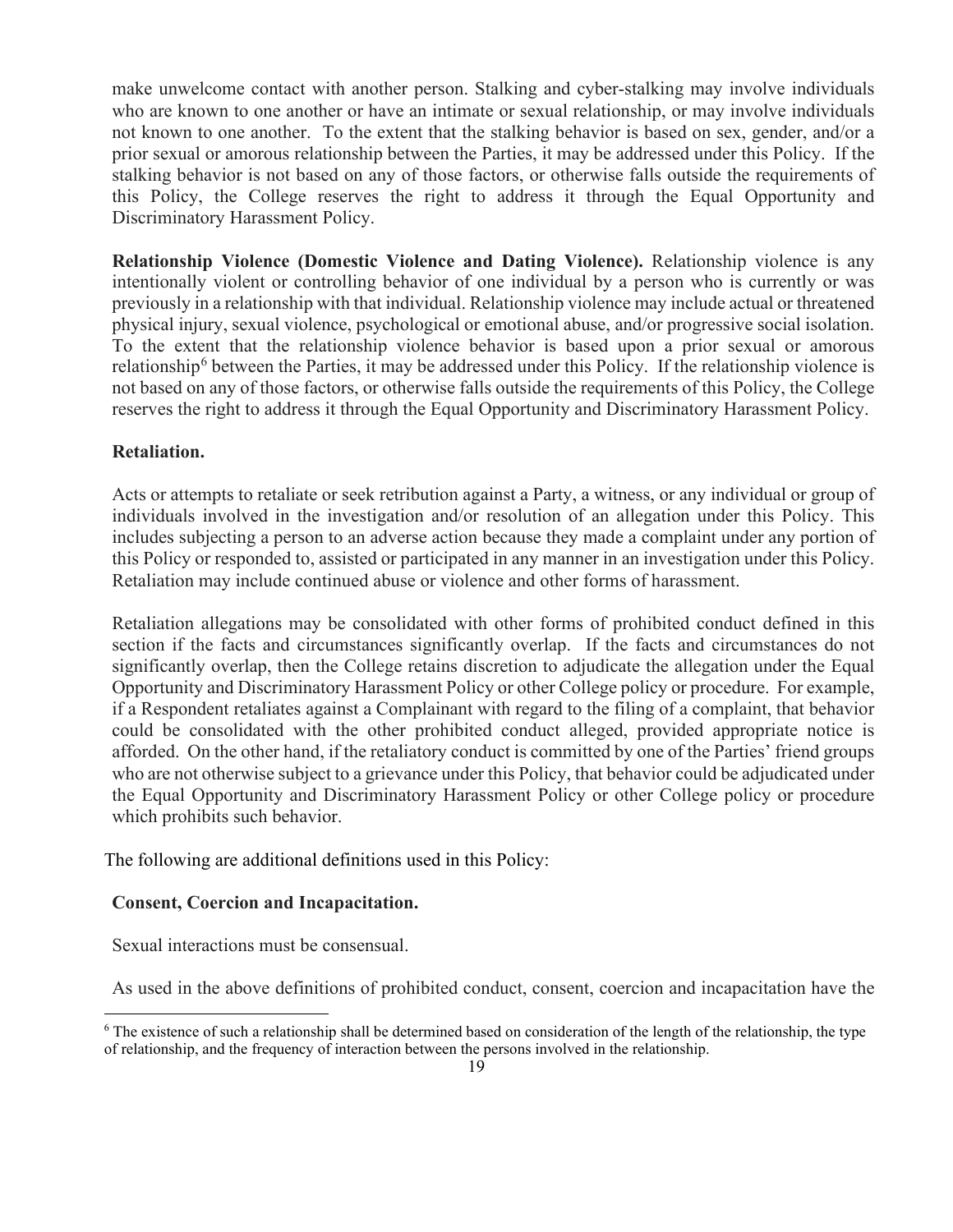following meanings under this Policy:

- **Consent** is the affirmative and willing agreement to engage in a specific form of sexual contact with another person who is capable of giving consent. Consent cannot be obtained: (a) through the use of coercion, or (b) by taking advantage of the incapacitation of another individual. Consent requires an outward demonstration, through mutually understandable words or actions, indicating that an individual has chosen freely to engage in a sexual contact.
- **Coercion** is defined for purposes of this section as the application of unreasonable pressure to take part in sexual activity or in any of the prohibited conduct listed in the Sexual Misconduct Policy or the Equal Opportunity and Discriminatory Harassment Policy. Unreasonable pressure can be exerted through physical or emotional force, intimidation, misuse of authority, tricks, deception, or outright threats. When someone makes it clear that he, she or they do not want to engage in sexual activity or does not want to go beyond a certain point of sexual interaction, continued unreasonable pressure beyond that point may be considered coercive.
- **Incapacitation.** A person is considered to be incapacitated when a person is so impaired as to be incapable of requesting or inviting the conduct (and therefore conduct of a sexual nature is deemed unwelcome) provided that the Respondent knew or reasonably should have known of the person's impairment or incapacitation. The person may be impaired or incapacitated as a result of drugs or alcohol or for some other reason, such as sleep or unconsciousness. Some potential indicators of incapacitation are vomiting, slurred speech, disorientation, unsteady gait, loss of memory, extreme departure from typical behavior, significant decline in motor coordination, unfocused vision, lack of participation in the sexual activity, and intermittently appearing to fall asleep. **Exercise of a material distribution of a material entirely the spiritual entirely of the Sexual entire of the Sexual entire of the Sexual entire of the Sexual entire of the Sexual entire of the Sexual entire of the Sexual**

Silence, passivity, or the absence of resistance does not imply consent. Relying solely on non-verbal communication may result in confusion about whether there is effective consent. It is important not to make assumptions. If confusion or ambiguity arises during a sexual interaction, it is essential that each participant stops and verbally clarifies the other's willingness to continue.

Consent can be withdrawn at any time. When consent is withdrawn, sexual activity must cease. Prior consent does not imply current or future consent; even in the context of an ongoing relationship, consent must be sought and freely given for each instance of sexual contact. An essential element of consent is that it be freely given.

In evaluating whether consent was given, consideration will be given to the totality of the facts and circumstances including, but not limited to, the extent to which an individual affirmatively uses words or actions indicating a willingness to engage in sexual contact, free from intimidation, fear, or coercion; whether a reasonable person in the position of the individual alleged to have committed the conduct would have understood such person's words and acts as an expression of consent; whether the person alleged to have committed the conduct knew or reasonably should have known that the other person was incapacitated or otherwise incapable of providing effective consent; and whether there are any additional circumstances, known or reasonably apparent to the individual alleged to have committed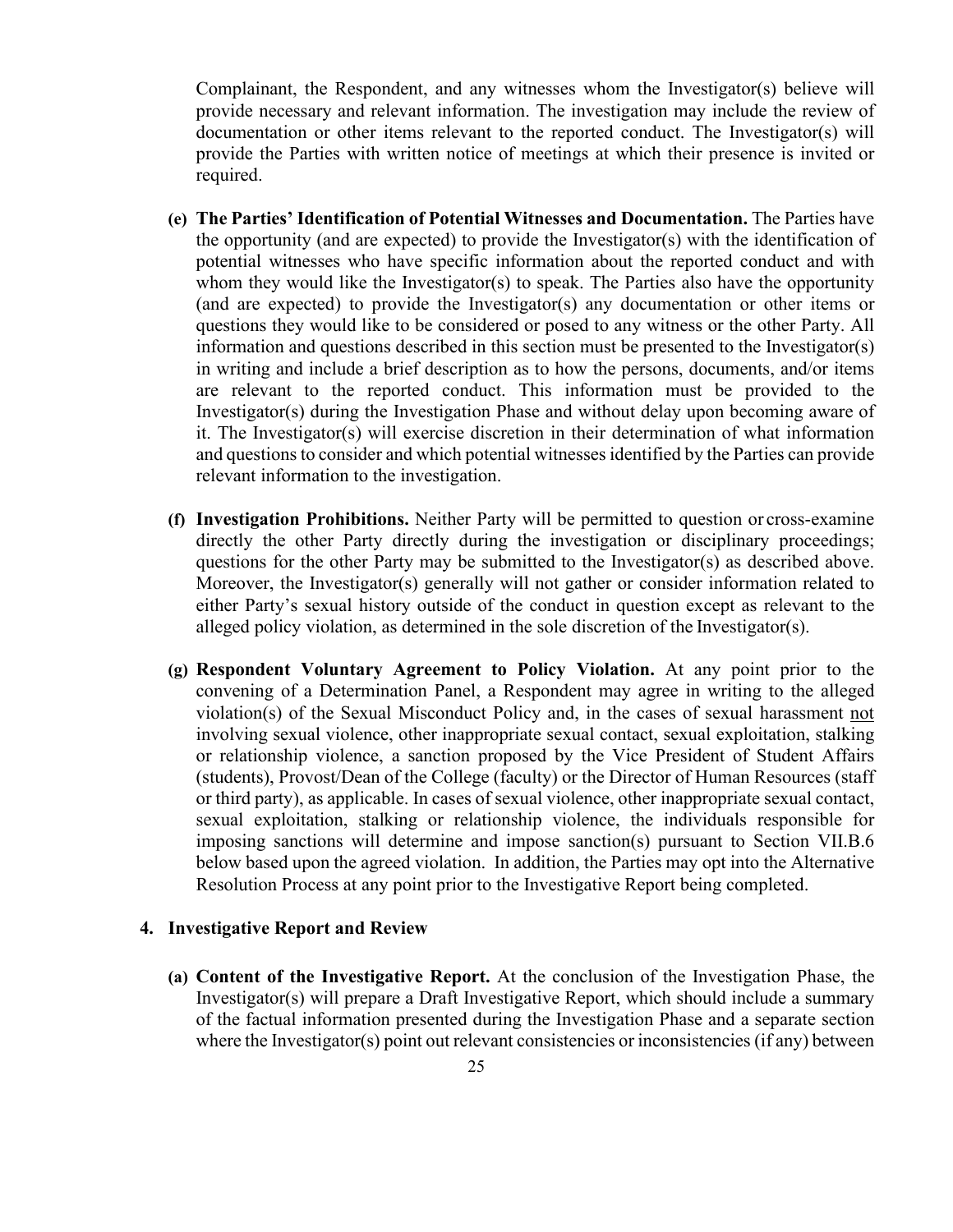different sources of information. The Investigative Report will not include a determination by the Investigator(s) as to whether a Party has violated the Sexual Misconduct Policy or what sanctions may be appropriate. These determinations will be made by the Determination Panel, as described below. The draft format of this Investigative Report is important and it reflects that the Investigator(s) may supplement or conduct additional information that may be incorporated. In no instance will the decision-maker review a draft Investigative Report until it is finalized.

**(b) Review by the Parties.** The Parties will have an opportunity to review the Draft Investigative Report and all evidence collected by the Investigator(s) and may submit written comments about the content of the Investigative Report to the Investigator(s) within ten (10) calendar days of the date they are notified that the Investigative Report is available for review. This review will take place at a secure location and in a secure manner determined by the College. The time to submit written comments can be extended for a brief period if the Title IX Coordinator concludes, in his, her or their sole discretion, that the additional time is warranted. Likewise, the secure location and manner of reviewing the Investigative Report can be modified if the Title IX Coordinator deems it necessary and appropriate. Each Party may have such Party's advisor review the Investigative Report with them. Neither the Complainant nor the Respondent (or their advisors, including but not limited to family members and/or legal counsel) may copy, remove, photograph, print, image, videotape, record, or in any manner otherwise duplicate or remove the information provided. A Party or an advisor who fails to abide by this Policy may be subject to discipline and/or may be excluded from further participation in the process. The comments submitted by the Parties may not exceed ten (10) double spaced pages (12-point font and one inch margins) unless a higher page limit is otherwise determined to be necessary and appropriate in the sole discretion of the Title IX Coordinator. After reviewing the submissions, if any, from the Parties, the Investigator(s) may determine that either additional investigation is required or no further investigation is needed. If further investigation is conducted, the Investigator(s) will include any additional relevant information in the Investigative Report. The Investigative Report will then be submitted to the Title IX Coordinator. Any submissions made by either Party pursuant to this section, as well as any other documentation deemed relevant by the Investigator(s), will be attached to the Investigative Report. written comments about the content of the Investigative Report to the Investigato<br>ton (10) elalorda rdays of the date thy are notified that the Investigative Report<br>for review. This review will take place at a secure locat

If, at any point in this review process or the prior investigation, it becomes apparent that a witness will not take part and subject themselves to examination in the Adjudication Process described below, the Investigator may revise the Investigative Report to remove that information so as not to impact the hearing. If this decision is made prior to the Parties' review, it will be noted in a cover memo to the Investigative Report. If the decision is made following the Parties' review, it will be communicated to the Parties and they will be informed in writing of any information that will be removed prior to the hearing.

### **5. Adjudication by Determination Panel**

**(a) Convening the Determination Panel.** The Title IX Coordinator will convene a three-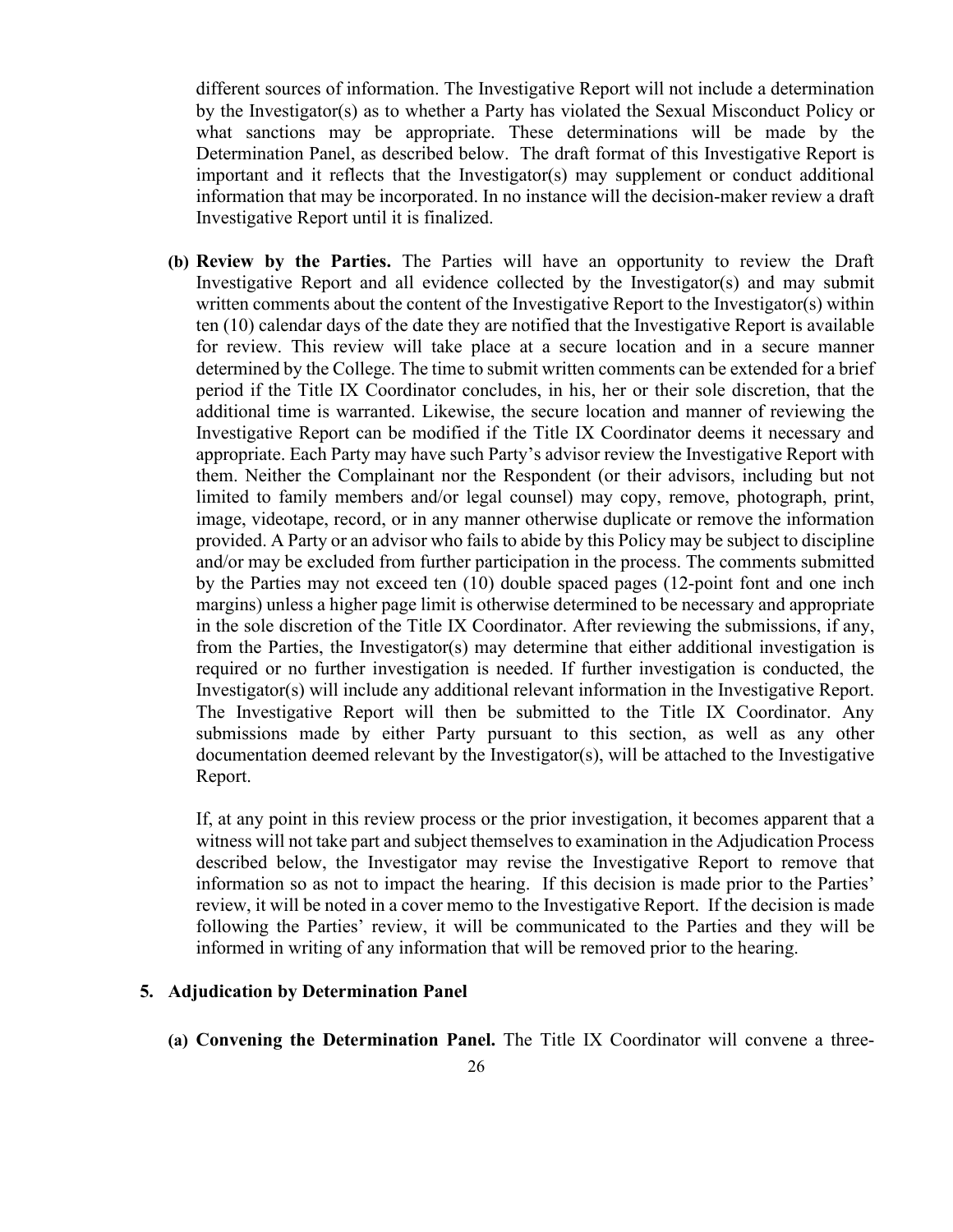member Determination Panel (the "Determination Panel") from a previously established pool of College community members trained to decide cases pursuant to this Policy and sexual misconduct cases. In no instance shall the Panel include students. In the event that a Respondent is a teaching faculty member<sup>[7](#page-26-0)</sup>, at least one of the members of the Determination Panel shall be a tenured faculty member. The Title IX Coordinator will provide the Parties with the names of the persons assigned as the Determination Panel members for their case. As soon as possible, but no later than three (3) calendar days after delivery of the identity of the assigned Determination Panel members, the Parties should inform the Title IX Coordinator (in writing) of any conflicts of interest in regard to the selected members proposed to be assigned to the Determination Panel. If a conflict of interest is raised regarding any of the individuals assigned to the Determination Panel, the Title IX Coordinator will consider the nature of the conflict and determine if different individuals should be assigned to the Determination Panel. The Title IX Coordinator may consult with other College personnel (and shall consult with the chair of the Committee on Faculty Affairs in the case of any conflict of interest with respect to a proposed Determination Panel member who is a teaching faculty member) to assess any conflicts of interest. The Title IX Coordinator's decision regarding any conflicts is final. The Title IX Coordinator will then submit the Investigative Report to the Determination Panel members and set a subsequent date for the Determination Panel to meet to determine responsibility.

- **(b) Determination Panel Role and Authority.** The Determination Panel will make a determination at a Determination Panel hearing as to whether or not the Respondent is responsible for violating the Sexual Misconduct Policy by having engaged in some or all of the reported conduct. The Determination Panel has the authority to accept the Investigative Report without seeking additional investigation, or to ask the Investigator(s) to conduct additional investigation on specific points. The Determination Panel, in its discretion, may invite the Investigator(s) to attend a Determination Panel hearing if the Panel believes it would be helpful to have an opportunity to ask the Investigator(s) any questions arising from the Investigative Report. The Determination Panel also has the authority, in their discretion, to speak directly with any persons identified in the Investigative Report. The Determination Panel, as the ultimate decision-maker in the matter, is provided broad discretion. In appropriate circumstances, the Title IX Coordinator may give special instructions to the Determination Panel. condination will consider the nature of the condination Panel, the<br>Coordination will consider the nature of the condict and determine if different in<br>shelld by assigned to the Determination Panel. The Title IX Coordinator
- **(c) Role of Advisors at the Hearing.** Each Party may have an advisor of their choice present at a hearing for the limited purpose of conducting witness examinations on behalf of that Party. Advisors may be, but are not required to be, attorneys. If a Party does not have an advisor of their choice present at a hearing, the College will, without fee or charge to the Party, provide an advisor of the College's choice for the limited purpose of conducting witness examinations on behalf of that Party. No later than ten (10) calendar days before the hearing, Parties should inform the Title IX Coordinator of the identity of any advisor of choice who will accompany them to the hearing, so that the College will know whether or not it needs to arrange for the presence of a College-provided advisor.

<span id="page-26-0"></span> $^7$  For purposes of this Policy, the "teaching faculty" is defined by reference to Chapter I, Section A of the Faculty Statutes.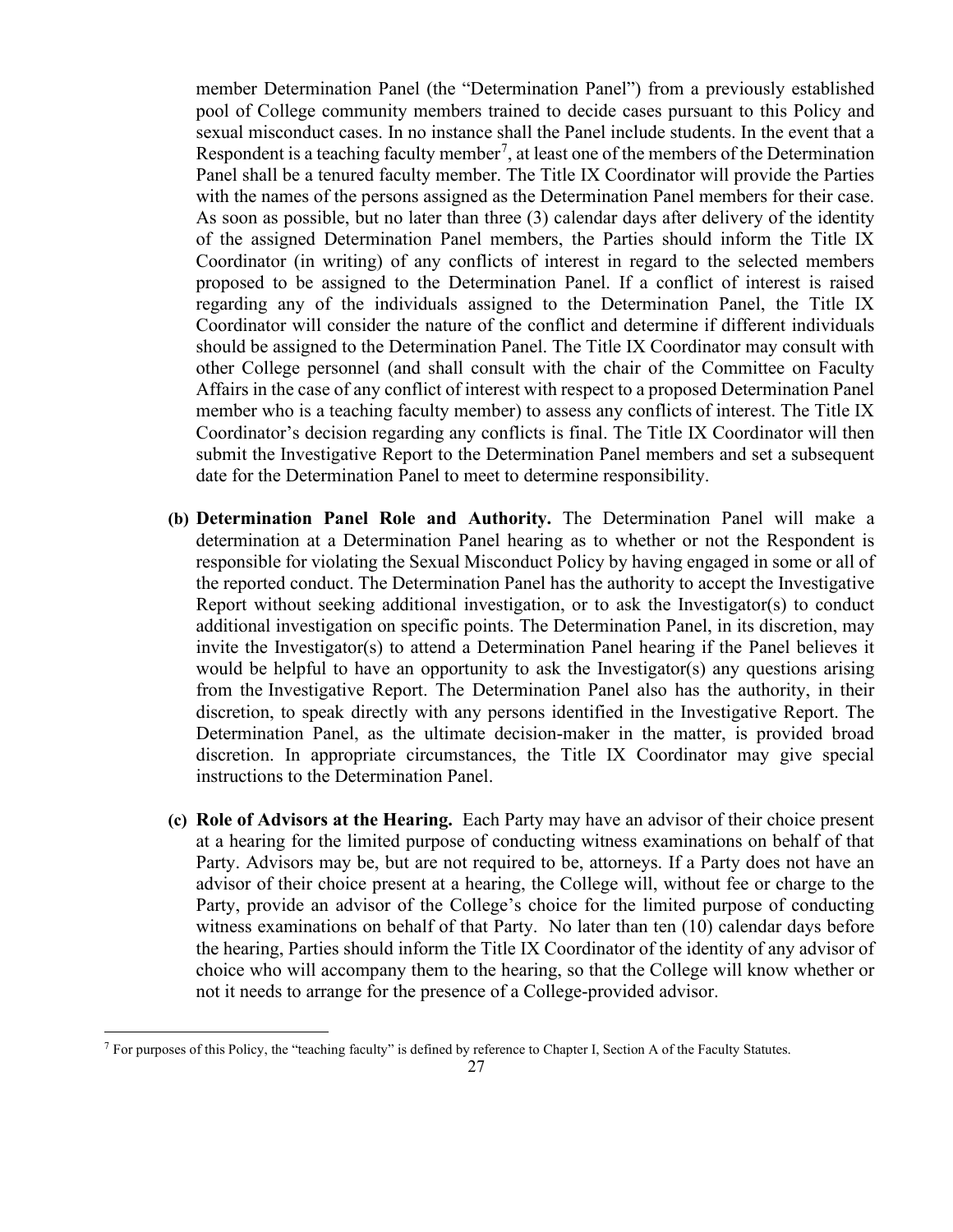- **(d) Hearing Process: Advisor Examinations**. At a time and manner deemed appropriate by the Determination Panel, the advisor for each Party will be permitted to ask the other Party and any witnesses all relevant examination questions and follow-up questions, including those challenging credibility. Except for that limited role, advisors may not participate actively in the hearing and may not speak or otherwise communicate on the part of the Party that the advisor is advising. However, the advisor may consult privately in a non-disruptive manner with their advisee during and/or at a recess in the hearing. Scheduling accommodations generally will not be made for advisors if they unduly delay the process. The College reserves the right to take appropriate action regarding any advisor who disrupts the process, or who does not abide by the restrictions on their participation. If an advisor is excluded from the hearing the College will delay the proceeding until a new advisor is named or appointed.
- **(e) Hearing Process: Evidentiary Decisions**. The College will appoint a procedural coordinator who will make recommendations to the Determination Panel regarding the relevance or propriety of questions asked by advisors. The Determination Panel, as the decision-makers, will affirm or reject these recommendations before the question is answered. Credibility determinations will not be based on a person's status as a Complainant, Respondent, or witness. the process, or who does not abide by the restrictions on their participation. If an exactleded from the hearing the College will delay the proceeding until a new canded or appointed.<br> **(c) Hearing Process:** Evidentiary De
- **(f) Hearing Process: General Restrictions**. Questions and evidence concerning a Party's sexual predisposition or prior sexual behavior are generally not relevant, unless such questions and evidence about the prior sexual behavior are offered to prove that someone other than the Respondent committed the conduct alleged, or if the questions and evidence concern specific incidents of the Complainant's prior sexual behavior that are offered solely to prove consent.
- **(g) Hearing Process: Privileged Information**. Information protected under a legally recognized privilege (such as, for example, privileged communications between a party and their physician, psychiatrist, psychologist, or other recognized professional or paraprofessional acting in a treatment capacity, or privileged communications between a party and their attorney), are not admissible unless the person holding the privilege has waived the privilege.
- **(h) Hearing Process: Virtual Option**. At the request of either Party, the College will provide for the hearing to occur with the parties located in separate rooms with technology enabling the Determination Panel and Parties to simultaneously see and hear the Party or the witness answering questions. Live hearings may be conducted with all Parties physically present in the same geographic location or, at the College's discretion, any or all Parties, witnesses, and other participants may appear at the live hearing virtually, with technology enabling participants simultaneously to see and hear each other.
- **(i) Hearing Process: Examination Requirement**. In accord with federal regulations, if a Party or witness does not submit to cross-examination at the live hearing, the Determination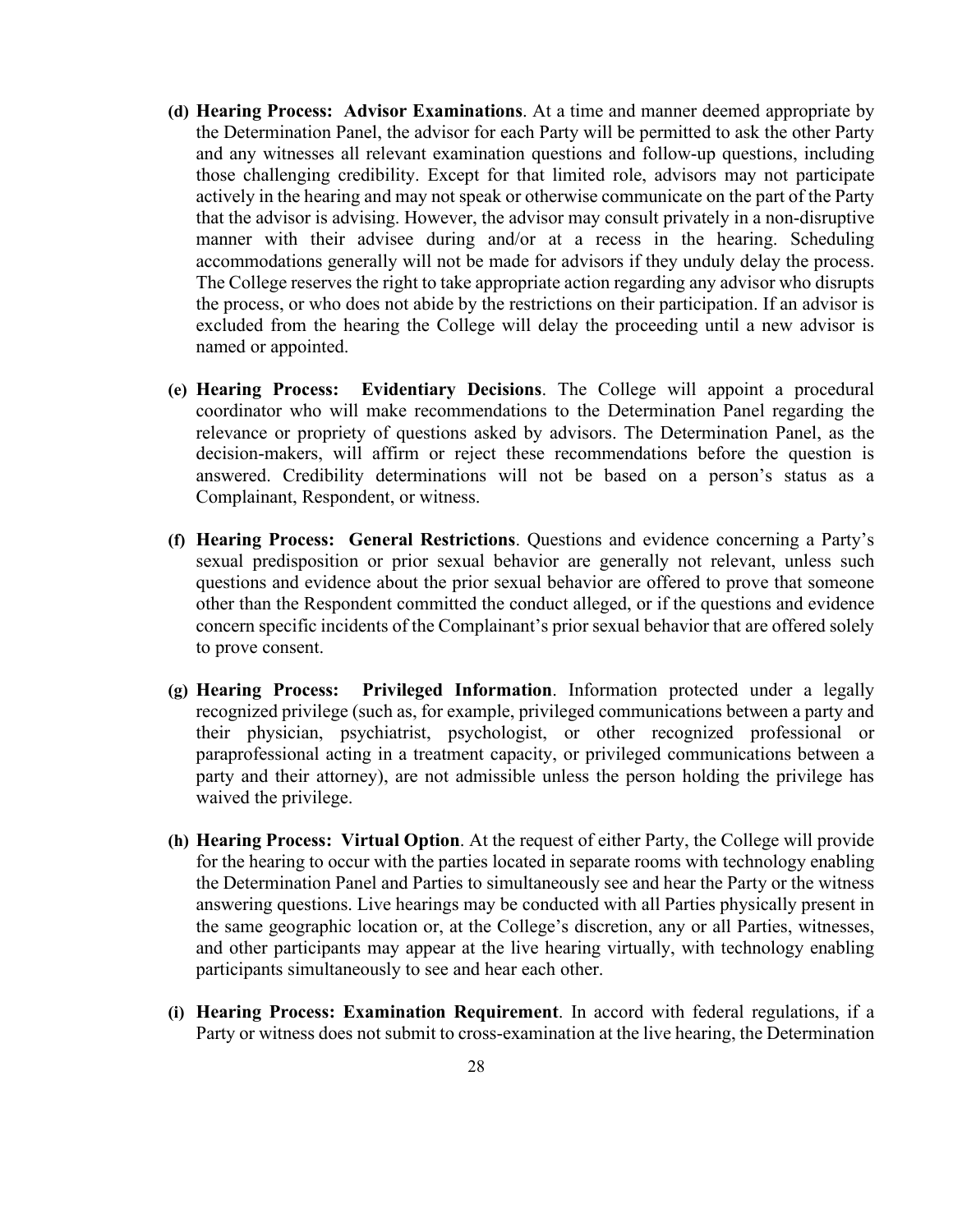Panel may not rely on any statement of that Party or witness in reaching a determination regarding responsibility. The Determination Panel will not draw an inference about the determination regarding responsibility based solely on a Party's or witness's absence from the live hearing or refusal to answer cross-examination or other questions.

- **(j) Record of Hearings**. The College will create an audio or audiovisual recording, or transcript, of any live hearing and make it available to the Parties for inspection and review. It will not be provided for distribution and the College will provide the same protective measures as used in Section VII.B.4(b) regarding Draft Investigative Reports.
- **(k) Notification of Decision**. Upon reaching a determination of responsibility, the Determination Panel will provide a written notification of its decision to the Title IX Coordinator along with its rationale. If sanctions are necessary, they will be assigned in accord with Section VII.B.6 below. The notification will consist of a brief statement of the allegations and the determinations madeby the Determination Panel. While the notification may, at the discretion of the Determination Panel, include a brief description of the determination process, it will not include any recommendations for sanctions with respect to Respondents who are employees or faculty members.
- **(l) Standard of Proof**. All findings and determinations of responsibility for a violation of the Sexual Misconduct Policy will be made using a preponderance of the evidence standard. This standard requires the determination of whether it is more likely than not that a fact exists or a violation of the Sexual Misconduct Policy occurred. Please note that the preponderance of the evidence standard is not the standard used for criminal culpability in most jurisdictions and a determination of responsibility under the Sexual Misconduct Policy does not equate with a finding of a violation of criminal laws. Conversely, lack of a prosecution or conviction in a criminal proceeding does not necessarily imply that the College's Sexual Misconduct Policy was not violated. The two procedures are significantly different and utilize different standards for determining violations. (k) **Notification of Decision**. Upon reaching a determination of responsib<br>
Determination Panel will provide a written notification of its decision to the<br>
Coordinator along with is rationale. If snartions are necessary, t
- **(m)Consolidation**. The College reserves the right to consolidate cases in which there are one or more Complainants and/or one or more Respondents, as defined under this Policy. The College will consolidate cases where the allegations of Prohibited Conduct arise out of the same facts or circumstances. For example, if in the course of a single College-sponsored event a Respondent is alleged to have committed any form of Prohibited Conduct against more than one Complainant, the College may consolidate those complaints for investigation and adjudication under this Policy. If a case is consolidated, the College will consider individualized supportive measures, as appropriate, and will provide individual notice to each Party. All Parties are entitled to all forms of process set forth in this Policy and the College reserves the right to issue a single Investigative Report, hold a single hearing, and otherwise modify the Policy to ensure all Parties are afforded equal protections in compliance with Title IX. The College may also consider prior relevant findings of responsibility against a Respondent in providing an appropriate sanction after the Respondent is separately found responsible for the behavior in question.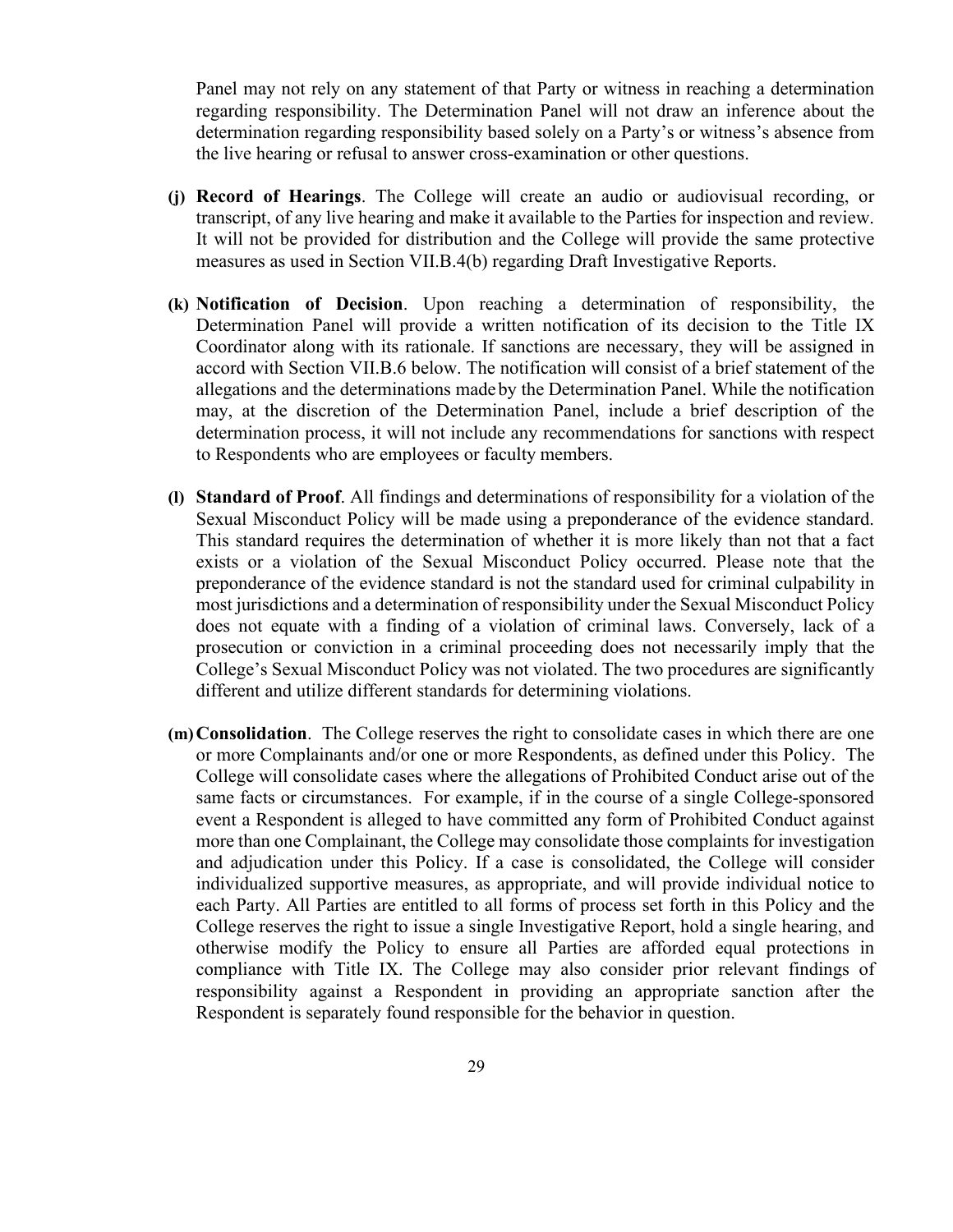- **(n) Student Groups, Organizations and Teams**. A student group, organization or team may be held collectively responsible for a violation of this Policy when one or more members of the group or other individuals associated with the group, organization or team are found responsible for a violation of this Policy and the Determination Panel separately determines that:
	- members of the group, organization or team acted in concert with respect to misconduct;
	- the individual found responsible for committing the misconduct was either acting on behalf of the group, organization or team or engaged in an activity sponsored, financed or endorsed by the group, organization or team or its leaders;
	- the misconduct grows out of, occurs during, or is related to any activity or event sponsored, financed or endorsed by the group, organization or team;
	- any leader, officer, or team captain of group, organization or team had knowledge of the misconduct or incident before or while it occurred and failed to take corrective action; or
	- a pattern of individual misconduct by members of the group, organization or team is found to exist.

The designated student leader or leaders (e.g., president, officer(s), or team captain(s)) shall represent the student group, organization or team throughout the process.

### **6. Determining Sanctions**

- **(a) Sanctioning Decision.** The College employees responsible for determining sanctions are below and will be referred to as the Sanctioning Official. As soon as possible, but no later than three (3) calendar days after delivery of the Determination Panel's notification of decision, the Parties should inform the Title IX Coordinator (in writing) of any conflicts of interest in regard to the Sanctioning Official. The Title IX Coordinator, in consultation with other College officials as appropriate, will determine whether a disqualifying conflict of interest exists, in which case the Title IX Coordinator will appoint a different Sanctioning Official. The Title IX Coordinator's decision regarding any conflicts is final. The Title IX Coordinator will provide the Sanctioning Official with a copy of the Determination Panel's written notification of its determination of responsibility as well as the Investigative Report, the Parties' responses to that Report (if any), and information provided by Human Resources, Community Standards or other appropriate department concerning any prior College discipline of the Respondent. Following determination of sanction(s), the Sanctioning Official shall notify the Title IX Coordinator of the sanction(s). announce of the constrained or endorsed by the group, organization or team; any sumprised to marchine of endorsed by the group, organization or team had knowled and finite of miximum of product or incident before or while
	- (i) **Students**. Sanctions regarding students and student groups, organizations and teams will be determined by the Associate Dean of Students or his, her or their designee, who may do so in consultation with other College officials. The determination of the Associate Dean of Students or his, her or their designee will be shared with the Parties as set forth in Section VII.B.7.
	- (ii) **Teaching Faculty**. Sanctions regarding teaching faculty will be determined by the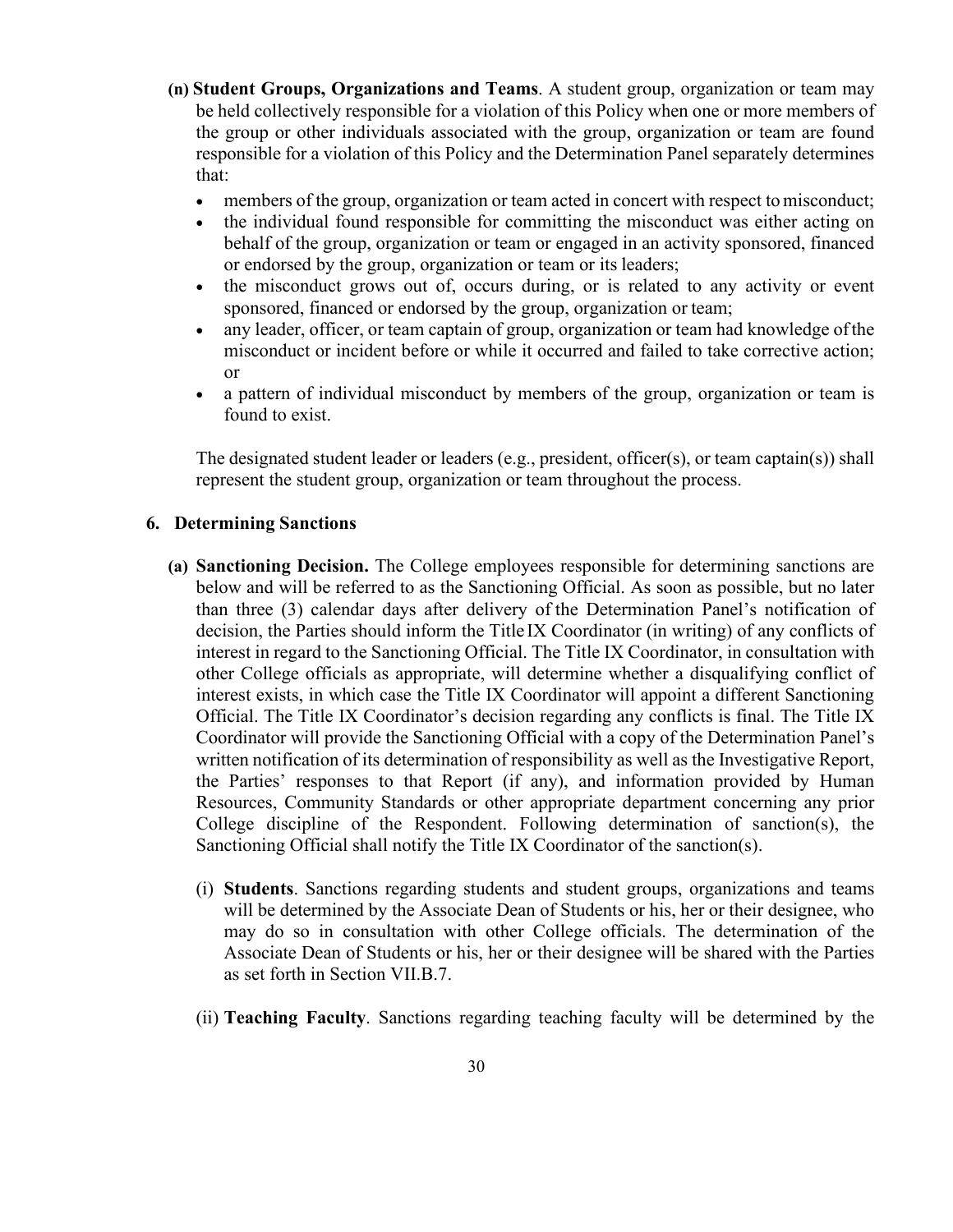Provost/Dean of the College (or his, her or their designee $\delta$ ) in consultation with other College officials as appropriate. The Sanctioning Official will determine an appropriate sanction(s). If the Sanctioning Official determines that a sanction of dismissal for is recommended, the sanction will be reviewed under Section VII.B.7(b).

- (iii)**Exempt Employees, Other Than Teaching Faculty**. Sanctions regarding exempt employees, as defined by the College, will be determined by the Employee's Vice President (or his, her or their designee) or in the case of an employee in the Athletics Department or who reports to the President, the President's designee. The Director of Human Resources (or his, her or their designee) will be consulted, and any other College officials may be consulted, on any sanction.
- (iv)**Non-Exempt Employees and Third Parties.** Sanctions regarding non-exempt employees, as defined by the College, vendors, independent contractors and other third parties will be determined by the Director of Human Resources (or his, her or their designee), who may consult with other College officials.

## **(b) Types of Sanctions.**

- (i) **Employees, including Faculty Members.** Sanctions imposed with respect to Respondents who are faculty members or other employees may include, but are not limited to, one or more of the following: dismissal from employment, non-renewal of an employment contract, suspension (without pay), probation, reprimand, warning, restitution, training and/or counseling, no-contact order, removal from an administrative appointment, removal of one or more job responsibilities with a corresponding salary reduction, removal from a committee, removal from a leadership position, reassignment of advisees, prohibition against new advisees, limitation or loss of rights or privileges, loss of awards and/or honors, and/or community service, among others. officials may be consulted, on any sanction.<br> **ARCHIVED CONTIGENT:** Comployees and Third Parties. Sanctions regarding nemployees, as defined by the College, vendors, independent contractors and particis will be determined
	- (ii) **Students.** Sanctions may include, but are not limited to, one or more of the following: expulsion, suspension, probation, reprimand, warning, restitution, education/counseling, no-contact order, restriction from extracurricular programs or activities, loss of leadership opportunity or positions in activities, housing restriction/relocation, and/or loss or restriction from College employment, limitation or loss of rights or privileges, loss of awards and/or honors, and/or community service.
	- (iii)**Student Groups, Organizations and Teams**. Sanctions for groups, organizations and teams may include, but are not limited to, suspension, revocation or denial of registration or recognition, probation, reprimand, warning, restitution, education, or restriction, among other possible sanctions.

<span id="page-30-0"></span> $8$  Consistent with Section VII.B.9(f), the Dean of the College, in consultation with the Title IX Coordinator, may designate an administrator who holds a leadership position in Academic Affairs to serve in this role.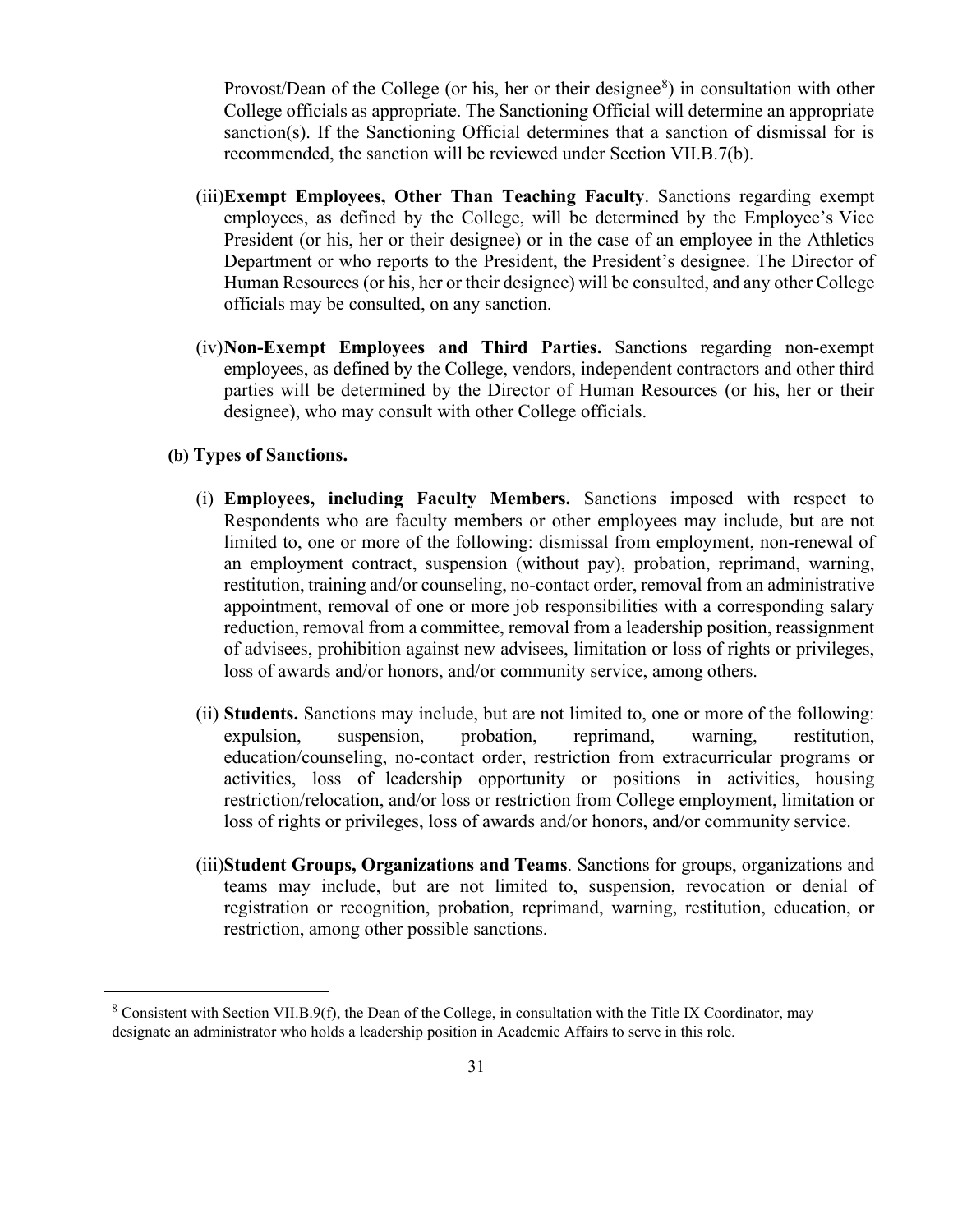- (iv)**Considerations**. In determining an appropriate sanction, the College may take into account the nature and degree of sanction that may be necessary to stop the misconduct, prevent it from recurring, and address its effects and also may take into account any other factors that may lead to a fair and appropriate outcome under the circumstances. Such factors may include, for example, but are not limited to:
	- The nature and circumstances of the misconduct, including whether it involved violence, the threat of violence, or coercion; how severe and pervasive it was; whether it occurred once, more than once, or repeatedly; and whether or to what extent the Party found responsible intended or reasonably should have expected that the conduct would harm the Complainant or others.

The impact of the misconduct on the Complainant, including whether or to what extent the misconduct has interfered or may interfere with the Complainant's education, employment, or other opportunities at the College, and whetheror to what extent the misconduct has resulted or may result in physical, emotional, or other harm.

- The impact of the misconduct on the College community, including whether or to what extent the misconduct has interfered or may interfere with an educational, employment, or other aspect of the College environment.
- The disciplinary history of the Party deemed responsible.
- Any other mitigating or aggravating circumstances, such as whether the Party found responsible has a history of other misconduct and/or discipline at the College and whether the Party found responsible accepted responsibility and/or remorse for his, her or their conduct and its effects. For example, misconduct of an employee with any type of past or present supervisory responsibility for a Complainant shall be considered a significant aggravating factor. the conduct would harm the Complainant or others.<br>
The impact of the missonduct has interfered or may interfere with the Complainant, including whether extent the missonduct has interfered or may result in physical, emotio
	- The range of sanctions imposed in cases involving similar or analogous circumstances.

# **Possible sanctions for those found responsible for sexual violence, other inappropriate sexual contact, domestic/dating violence, stalking and hate crimes:**

Community service Reflection paper Educational training Probation Suspension Expulsion/termination of enrollment or employment Limitation of other rights, privileges or duties *Except for expulsion/termination of enrollment or employment, all sanctions may be combined with one or more other sanctions listed in Section VII.B.6(b)(i) or (ii) above.*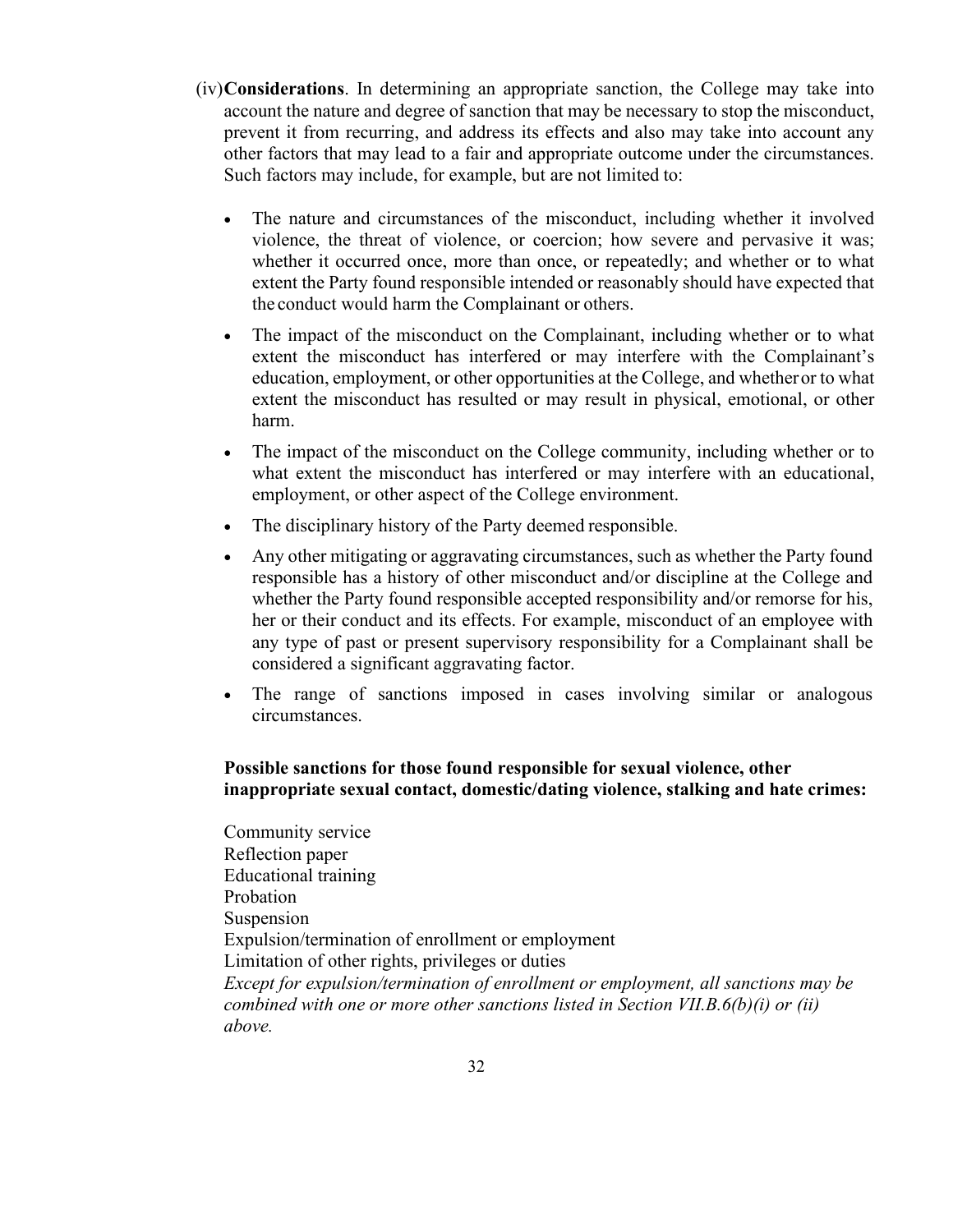(v) **Additional Remedies.** The Sanctioning Official may also identify additional remedies to address the effects of the conduct on the impacted Party. Remedies may include extending or making permanent any interim supportive measures. If a Complainant or Respondent declined or did not take advantage of a specific service or resource previously offered, the College may re-offer the service as applicable or necessary. The Title IX Coordinator also may consider broader remedial action for the College community, such as increased supervision or monitoring, targeted or increased education and prevention efforts, and review of policies and procedures. In addition, in the Title IX Coordinator may refer any matter raised, but not addressed hereunder, that may potentially violate any other College policy, rule, or procedure, including, but not limited to the Equal Opportunity and Discriminatory Harassment Policy, to the appropriate College officials to address such matters, irrespective of the finding under this Policy.

## **7. Notification of Investigation Outcome**

Upon completion of Sections VII.B.5 or 6, as necessary, the Title IX Coordinator will inform the Parties simultaneously and in writing of (i) the outcome of the disciplinary proceeding; and (ii) the procedures for either Party to appeal the result of the disciplinary proceeding. The Title IX Coordinator will also inform other College officials with a legitimate educational or employment interest about the outcome of the disciplinary proceeding. As a general matter, those other College officials will include, but are not limited to, the following: In the Coloumator any icteral y meant raised, out out accounts that in the transmit college policy, rule, or procedure, including in the Equal Opportunity and Discriminatory Harassment Polic appopriant College officials to

- If a student has been found responsible the student's class dean and other appropriate College officials.
- If a faculty member has been found responsible the individual's department chair, the director of any appropriate academic program and, if applicable, one or more class deans.
- If an exempt employee other than faculty member has been found responsible the individual's direct supervisor.
- If a non-exempt employee has been found responsible the individual's direct supervisor.

Notice to these other individuals will be accompanied by a statement that the information may not be further disclosed to anyone else without the specific approval of the Title IX Coordinator, except as necessary to protect the safety of one or more individuals.

If the alleged victim is deceased as a result of a crime involving sexual assault, other nonconsensual sexual contact, stalking, domestic/dating violence or hate crime, the next of kin of such alleged victim will be provided the notice of outcome upon written request to the Title IX Coordinator.

## **8. Appeals**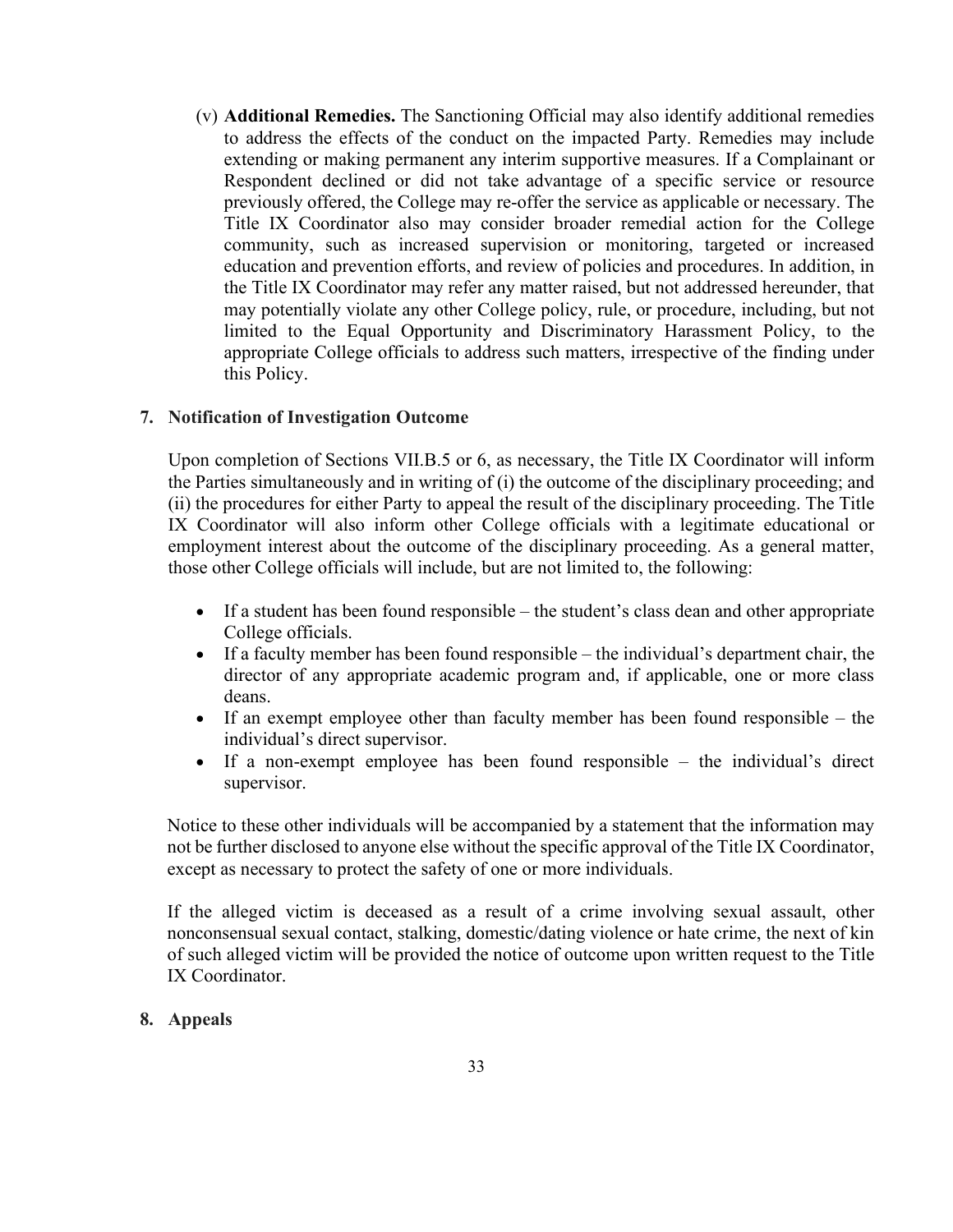### **(a) All Appeals (Other Than Appeals Involving a Respondent Who Is a Teaching Faculty Member with a Recommended Sanction of Dismissal).**

The following appeal process applies to all appeals other than any appeal involving a determination in which a Respondent is a Teaching Faculty Member with a recommended sanction of dismissal which are addressed under Section VII.B.8(b) below.

- (i) **Submission of Appeal by A Party.** Within seven (7) calendar days of the delivery of the notice of the outcome, either Party may appeal the decision by submitting to the Title IX Coordinator a letter stating an appeal solely on the basis of one or more of the following grounds:
- 1. **Procedural error.** The Investigator(s), Procedural Coordinator, Determination Panel, the Title IX Coordinator, and/or Sanctioning Official failed to follow the Process in a manner thatmaterially prejudiced the Party requesting review. An appeal under this ground must set forth the section of the Process that the Investigator(s), Procedural Coordinator, Determination Panel, the Title IX Coordinator, and/or Sanctioning Official failed to follow and an explanation of the material prejudice resulting from such error(s); **Procedural error.** The Investigator(s), Procedural Conductor intervalses in a manner that materially the Party requesting review. An appeal under this ground must be party requesting the Party requesting review. An appeal
	- 2. **Newly discovered material information** that was not known to the Party requesting review and not available to the Investigator(s), the Determination Panel, or the Sanctioning Official, and which likely would have changed the finding of responsibility or the sanction imposed had it been available; or
	- 3. **Bias or a conflict of interest** with regard to the Title IX Coordinator, Investigator(s), Determination Panel or Sanctioning Official that materially impacted the outcome or the sanction.

The Party submitting the appeal must set forth in detail the grounds for review and must attach all materials that he, she or they wish to have considered in the appeal process which support the appeal ground(s) set forth above. Appeals are only permitted on one or more of the three grounds described above, and appeals that do not meet those criteria or made on any other basis are not required to be considered by the Appellate Officer(s). Mere disagreement with the determination(s) of responsibility or sanction(s) is not sufficient grounds for appeal.

(ii) **Opportunity of the Other Party to Review the Appeal**. The Title IX Coordinator will provide an opportunity to review the appeal submitted by one Party to the other Party. This review will take place at a secure location and in a secure manner determined by the College. The other Party may submit materials that he, she, or they wishes to have considered in the appeal process within seven (7) calendar days of receipt of the appeal, but is not required to do so. A Party's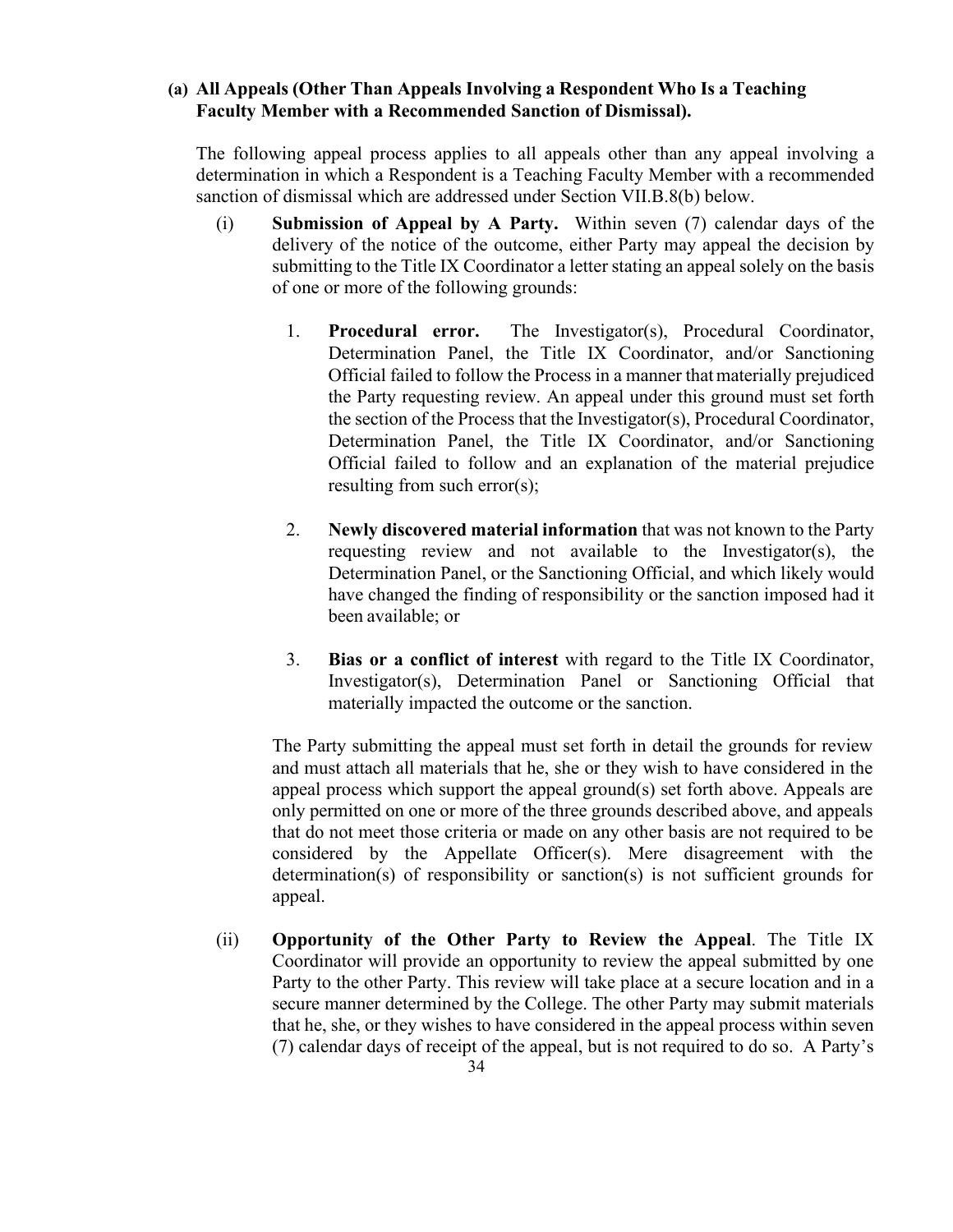decision not to respond to an appeal shall not be considered evidence of agreement with the filed appeal.

- (iii) **Page Limit**. The appeal and appeal materials submitted by a Party may not exceed ten (10) double spaced pages (12-point font with one inch margins) unless a higher page limit is otherwise determined to be necessary and appropriate in the sole discretion of the Title IX Coordinator.
- (iv) **Appointment of Appellate Officers**. The Appellate Officer(s): In the instance of an appeal under this Section VII.B.8(a), the Title IX Coordinator will appoint one or more Appellate Officers (the "Appellate Officer(s)") from a previously established pool of College employees who have received training on sexual misconduct cases and appeals; in any case involving a teaching faculty member, there will be a three-member Appellate Officer panel, including at least one tenured faculty member (selected by the Title IX Coordinator in consultation with the chair of the Committee on Faculty Affairs). The Title IX Coordinator will provide the Parties with the names of the assigned Appellate Officer(s) for their case. As soon as possible, but no later than three (3) calendar days after delivery of the identity of the assigned Appellate Officer(s), the Parties should inform the Title IX Coordinator in writing of any conflicts of interest in regard to the assigned Appellate Officer(s). The Title IX Coordinator will consider the nature of the conflict and determine if different individual(s) should be assigned as the Appellate Officer(s). The Title IX Coordinator may consult with other College personnel to discuss any conflicts of interest. The Title IX Coordinator's decision regarding any conflicts is final. an appearance to secure the state of the constant of the state of the constant of the constant of the state of the state of the way case in weak is the state of the will be a three-member Appellate Officer and, including a

## (v) **Determination of Appellate Officer(s)**.

- (1) The Appellate Officer(s) will decide the merits of the appeal and, in so doing, may consult with the Investigator(s), the Determination Panel, the Sanctioning Official, or any other individual that the Appellate Officer(s) deems appropriate (and shall consult with any such individual who is alleged to have caused a procedural error). In appropriate circumstances, the Title IX Coordinator may give special instructions to the Appellate Officer(s).
- (2) Sanctions of all types (including, but not limited to, any form of suspension, dismissal, or separation from the College) can be imposed, in full or in part, at the sole discretion of the College while an appeal is pending.
- (3) The Appellate Officer(s) may deny the appeal and affirm all or part of the determination of responsibility or the determination of sanction, or the Appellate Officer(s) may refer the matter back to the Investigator(s), original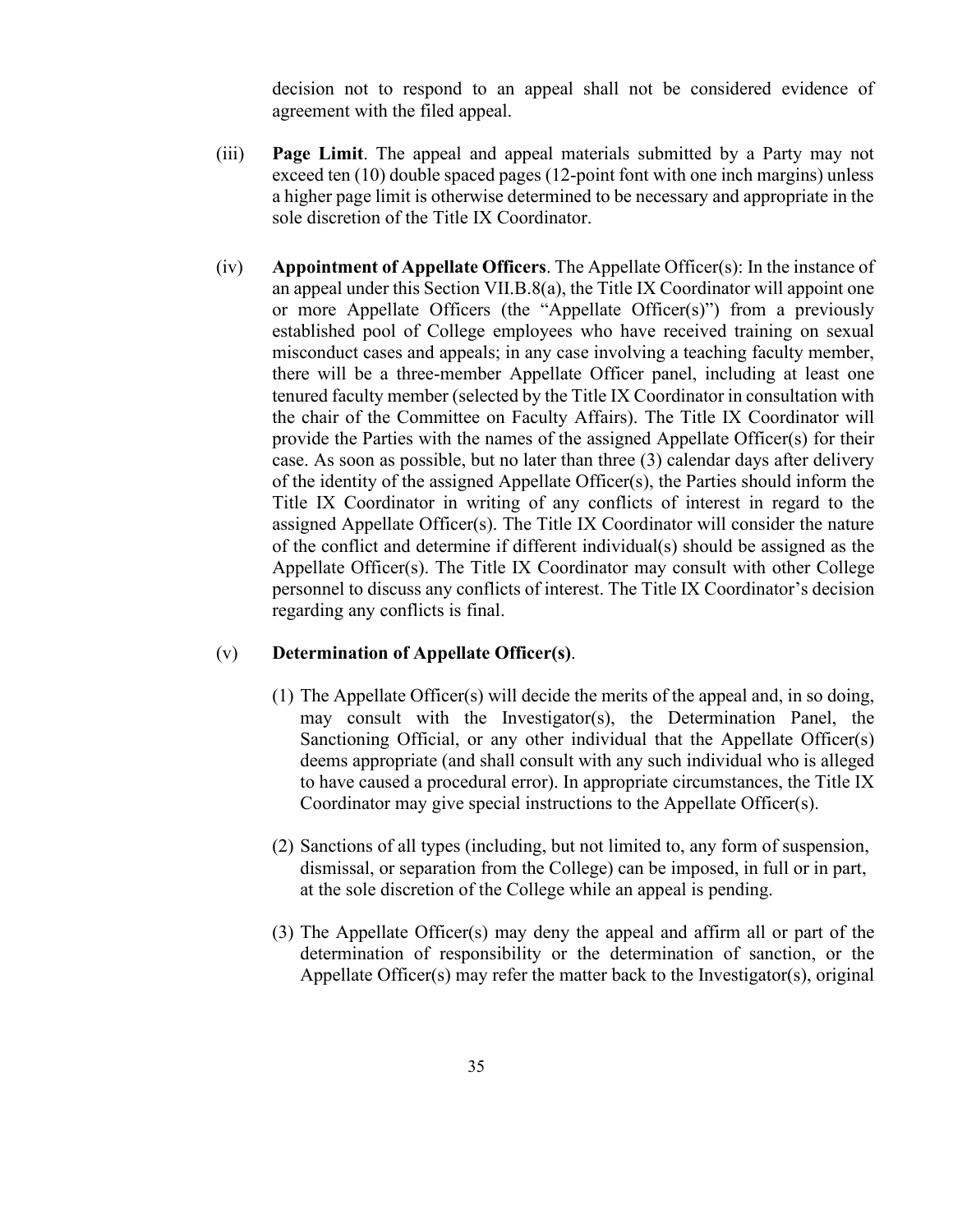or a new Determination Panel<sup>[9](#page-35-0)</sup>, and/or the Sanctioning Official for further consideration. If the matter is referred back to the Investigator(s), the Determination Panel, and/or the Sanctioning Official for further consideration, the Appellate Officer(s) will provide specific instructions with the referral. In the event of a referral for further consideration, the Title IX Coordinator will be consulted and further proceedings may be commenced, as appropriate under the circumstances and consistent with this Policy.

- (4) The decision of the Appellate Officer(s) regarding the appeal will be in writing and is final.
- (5) The Title IX Coordinator will inform the Parties simultaneously and in writing of the outcome of the appeal.

## **(b) Appeals with respect to a Respondent who is a Teaching Faculty Member Involving a Recommended Sanction of Dismissal.**

The following appeal process applies to appeals involving a determination in which a Respondent is a Teaching Faculty Member with a recommended sanction of dismissal of the Teaching Faculty Member and is the sole method of appeal. The appeal will be reviewed the following procedure:

- (i) **Submission of Appeal by A Party**. Within seven (7) calendar days of the delivery of the notification of the outcome, either Party may appeal by submitting to the Title IX Coordinator a letter stating an appeal solely on the basis of one or more of the following grounds:
- (1) **Procedural Error.** The Investigator(s), Procedural Coordinator, Determination Panel, Title IX Coordinator and/or Sanctioning Official failed to follow the Process in a manner that materially prejudiced the Party requesting review. An appeal under this ground must set forth the section of the Process that the Investigator(s), Procedural Coordinator, Determination Panel, Title IX Coordinator and/or Sanctioning Official failed to follow and an explanation of the material prejudice resulting from such error(s); (5) The Title IX Coordinator will inform the Parties simultaneous<br>writing of the outcome of the appeal.<br> **APCHIVED** Involving a Recommended Sanction of Dismissal.<br>
The following appeal process applies to appeals involving
	- (2) **Newly discovered material information** that was not known to the Party requesting review and not available to the Investigator(s), the Determination Panel, or the Sanctioning Official, and which likely would have changed the finding of responsibility or the sanction imposed had it been available;
	- (3) **Bias or a conflict of interest** existed with regard to the Title IX

<span id="page-35-0"></span><sup>9</sup> In the case of a finding of an appeal granted for a procedural error by the Determination Panel, a new Determination Panel will be used.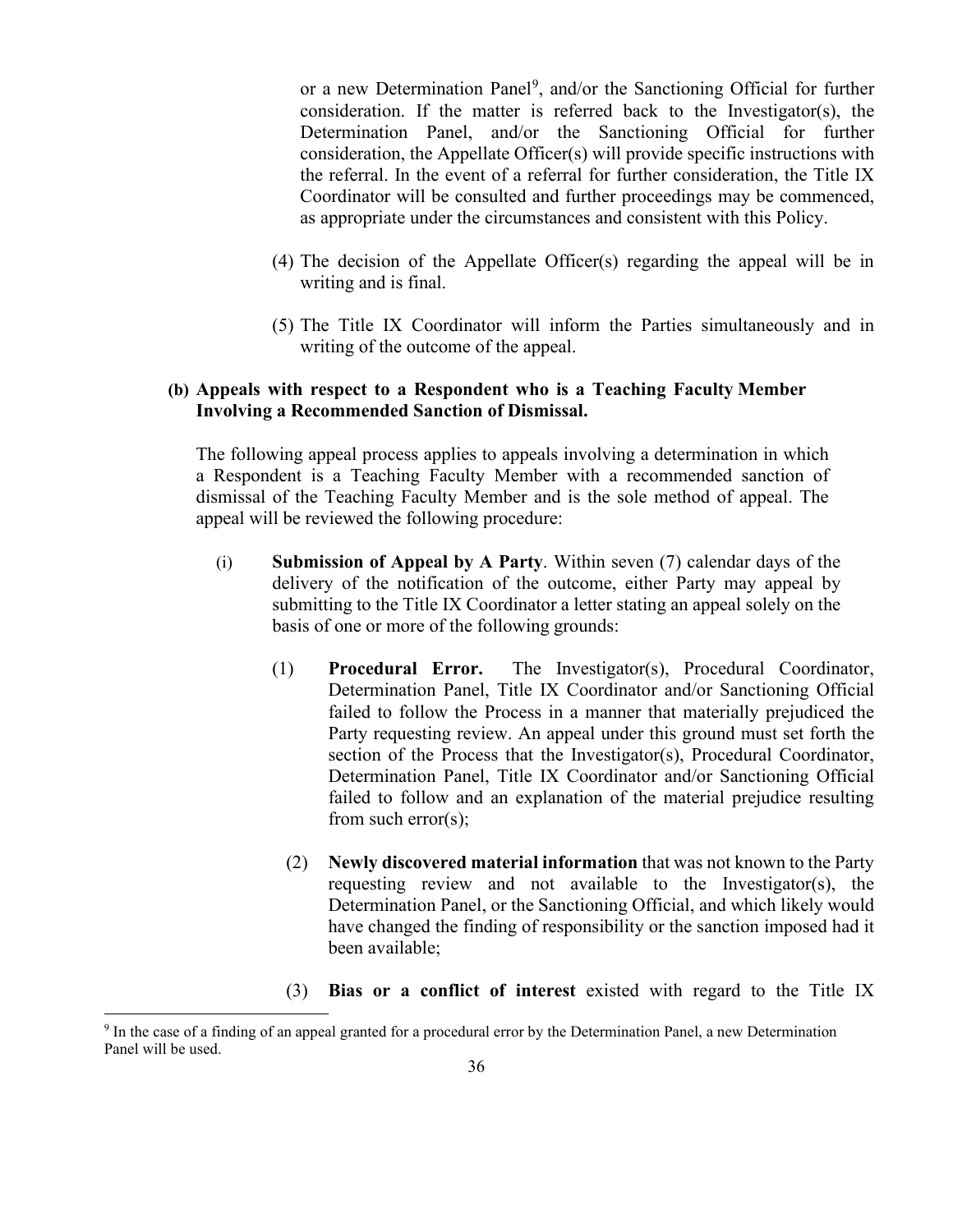Coordinator, Investigator(s), Determination Panel or Sanctioning Official that materially impacted the outcome or the sanction; or

(4) **Sanction of Dismissal Inappropriate.** That the sanction of dismissal was inappropriate based on a consideration of the nature and circumstances of the misconduct, including the severity, frequency and duration, the impact of the misconduct on the Complainant and/or the College community, the disciplinary history of the Respondent found responsible, and any other mitigating or aggravating circumstances and the need to take effective corrective action to prevent the recurrence of the violation(s) and remedy its effects.

The Party submitting the appeal must set forth in detail the grounds for review and must attach all materials that he, she or they wishes to have considered in the appeal process. Appeals are only permitted on one or more of the four grounds described above, and appeals that do not meet those criteria or made on any other basis are not required to be considered. Mere disagreement with the determination(s) or responsibility or sanction(s) other than dismissal is not sufficient grounds for appeal. Sanctions of all types (including, but not limited to, any form of suspension or separation from the College but excluding dismissal of a faculty member) can be imposed, in full or in part, at the sole discretion of the College while an appeal is pending. violation(s) and remedy its effects.<br>
The Party submitting the appeal must set forth in detail the growing<br>
review and must attach all materials that he, she or they wished<br>
considered in the appeal process. Appeals are on

- (ii) **Opportunity of the Other Party to Review the Appeal**. The Title IX Coordinator will provide a copy of the appeal submitted by one Party to the other Party, and the other Party may submit materials that he, she or they wishes to have considered in the appeal process within seven (7) calendar days of receipt of the appeal.
- (iii) **Page Limit**. The appeal and appeal materials submitted by a Party may not exceed ten (10) double spaced pages (12-point font with one inch margins) unless a higher page limit is otherwise determined to be necessary and appropriate in the sole discretion of the Title IX Coordinator.
- (iv) **Appointment of Appeal Panel.** In the instance a Party appeals, the Chair of the Committee on Faculty Affairs in consultation with the Title IX Coordinator will convene a three-member Appeal Panel (the "Appeal Panel") consisting of tenured members of the Committee on Faculty Affairs (or other tenured faculty members from a previously established pool in the event there are not enough members of the Committee on Faculty Affairs to so serve) who have received training on sexual misconduct cases and appeals. The Title IX Coordinator will provide the Parties with the names of the persons assigned to the Appeal Panel for their case. As soon as possible, but no later than three (3) calendar days after delivery of the identity of the assigned Appeal Panel members, the Parties should inform the Title IX Coordinator (in writing) of any conflicts of interest in regard to the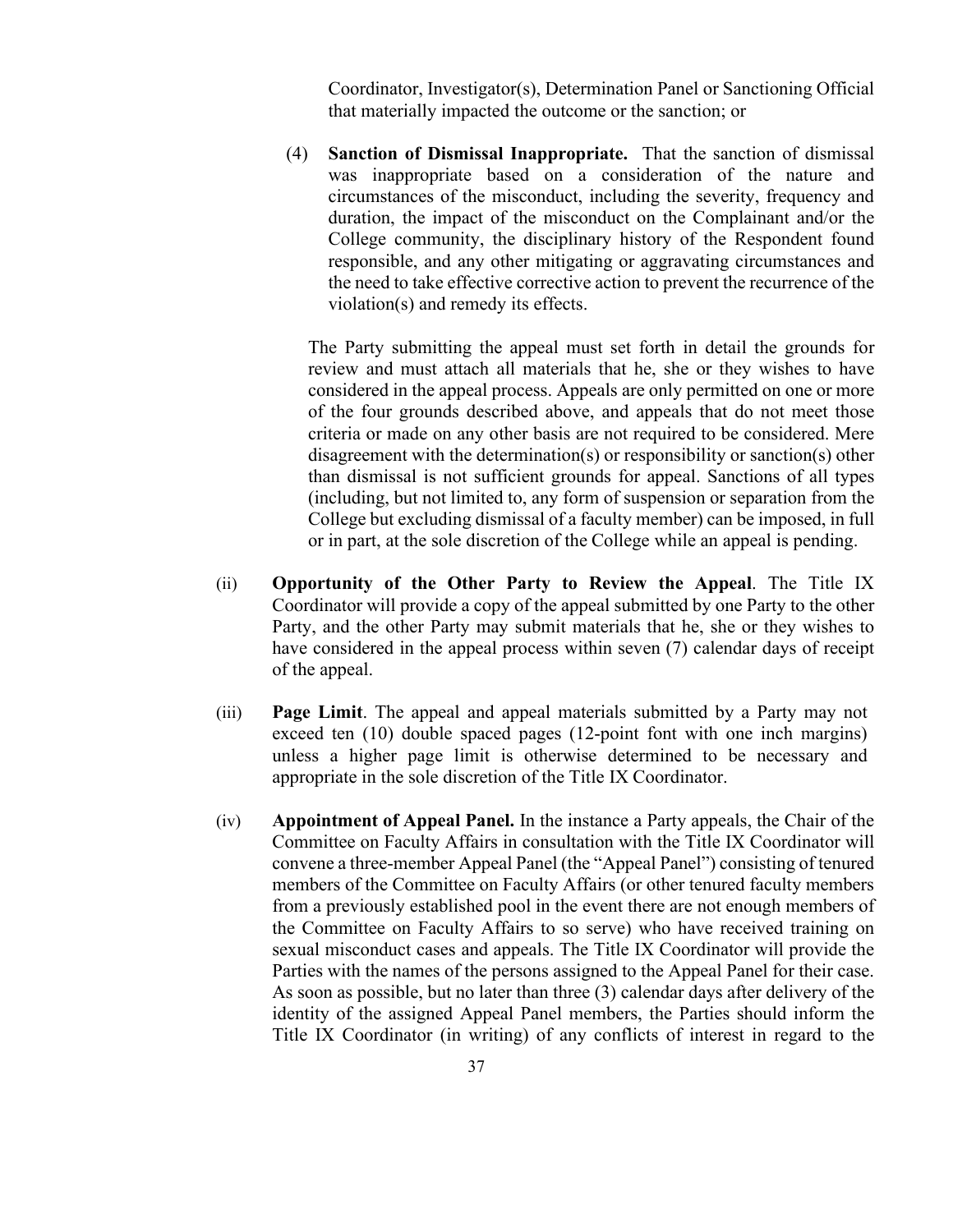individuals proposed to be assigned to the Appeal Panel. The Title IX Coordinator will consider the nature of the conflict and determine if different individuals should be assigned to the Appeal Panel. The Title IX Coordinator shall consult with the chair of the Committee on Faculty Affairs to assess any conflicts of interest. The Title IX Coordinator's decision regarding any conflicts is final.

### (v) **Determination of Appeal Panel.**

(1) The Appeal Panel will decide the merits of the appeal and, in so doing, may consult with the Investigator(s), the Determination Panel, the Sanctioning Official, or any other individual that the Appeal Panel deems appropriate.

- (2) The Appeal Panel may deny the appeal and affirm all or part of the determination of responsibility or the determination of sanction, or may refer the matter back to the Investigator(s), the original or a new Determination Panel<sup>10</sup>, and/or the Sanctioning Official (regarding determination of the sanction) for further consideration. In the event of a referral for further consideration, the Appeal Panel will provide specific instructions with the referral, the Title IX Coordinator will be consulted and further proceedings may be commenced, as appropriate under the circumstances and consistent with this Policy. Sanctioning Official, or any other individual that the Appeal Pa<br>appropriate.<br>
(2) The Appeal Panel may deny the appeal and affirm all or<br>
uchermination of responsibility or the determination of sanction<br>
relation that may
	- (3) Any Appeal Panel decision regarding the appeal under Section VII.B.8(b)(i)(1) (procedural error) or (2) (newly discovered information) is final. Any Appeal Panel decision regarding an appeal under Section VII.B.8(b)(i)(3) (bias or conflict of interest) or (4) (recommended dismissal) and/or any recommended sanction of dismissal under Section VII.B.6 will be referred to the President for review under the immediately following section.

# **(vi) President and Executive Committee Review of Recommended Sanction of Dismissal.**

- (1) If the Sanctioning Official recommended a sanction of dismissal and no appeal was requested, the President will refer the sanction recommendation to the Executive Committee of the Board for review and consideration.
- (2) If the Sanctioning Official recommended a sanction of dismissal and the Appeal Panel recommended a sanction less than dismissal, the President will determine whether to accept the Appeal Panel sanction recommendation (which shall then become the final sanction), impose a different sanction that is less than dismissal (which shall then become the final sanction) or

<span id="page-37-0"></span> $10$  In the case of a finding of an appeal granted for a procedural error by the Determination Panel, a new Determination Panel will be used.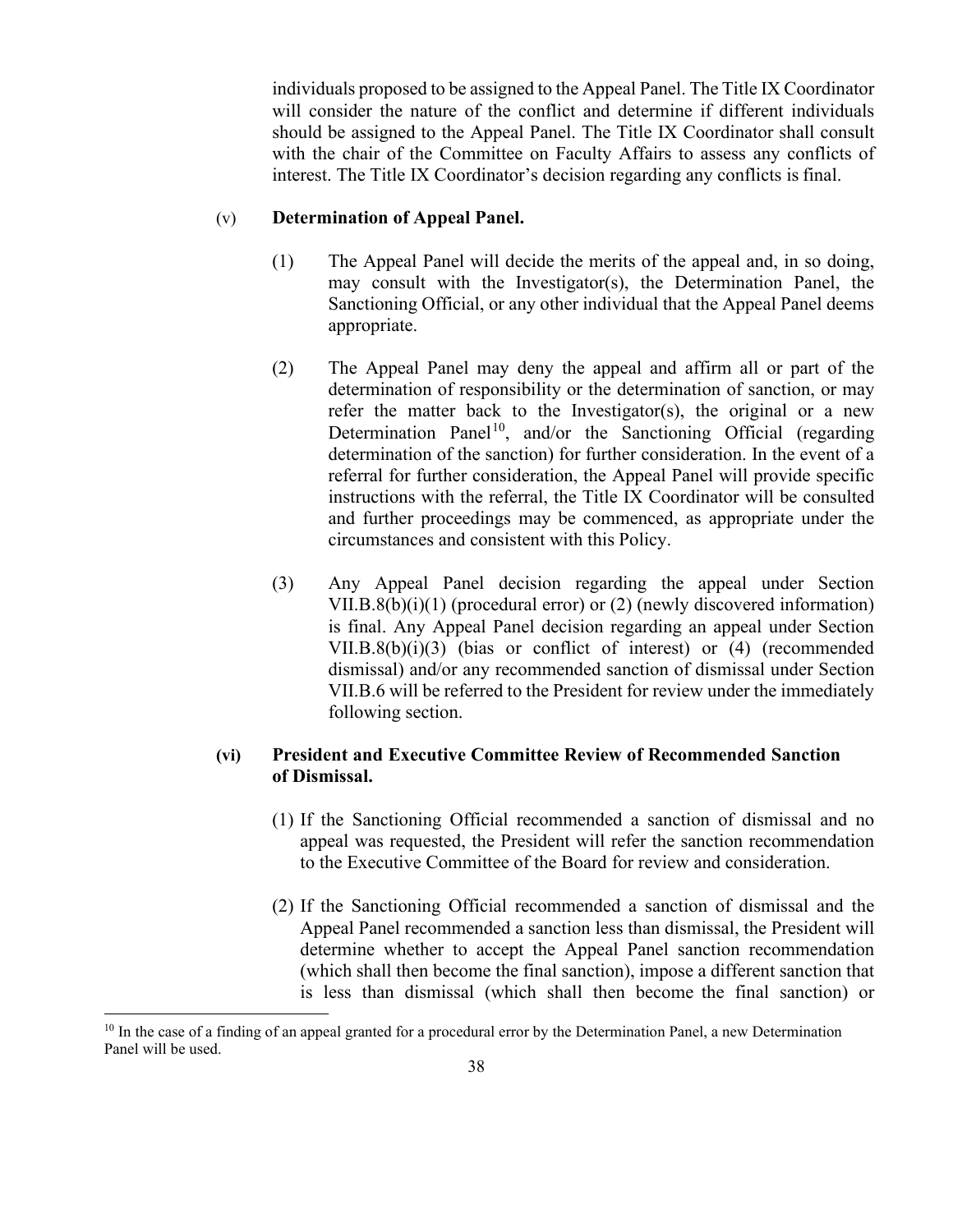recommend a sanction of dismissal for review and consideration by the Executive Committee of the Board.

- (3) If the Sanctioning Official and the Appeal Panel recommended dismissal, the President will refer the sanction recommendation(s) to the Executive Committee of the Board for review and consideration.
- (4) If the President refers a recommended sanction of dismissal to the Executive Committee of the Board, the referral will be communicated in writing by the President or the Title IX Coordinator to the Complainant and Respondent. The President or the Title IX Coordinator will provide the Executive Committee with the Investigative Report, any response of the Complainant and/or Respondent to the Investigative Report, the Determination Panel written findings, the recommendation of the Sanctioning Official of dismissal, and if applicable, the written appeal materials submitted by the Complainant and/or the Respondent to the Appeal Panel, the Appeal Panel's written decision pursuant to Section VII.B. $8(b)(v)$ , and the Sanctioning Official's recommended sanction following such appeal. The Executive Committee may grant both the Respondent and the Complainant the right to address the Executive Committee, if the Executive Committee deems it appropriate. The Executive Committee of the Board of Trustees will make the final determination of the sanction. The President or the Title IX Coordinator will provide the<br>
Committee with the Investigative Report, any response of the Co<br>
and/or Respondent to the Investigative Report, the Determinated and<br>
and/or the Reportant to the
	- (5) The Title IX Coordinator will inform the Parties simultaneously and in writing of the outcome of the appeal.
	- (vii) **Training of the President and Executive Committee of the Board.** Each of the President and the Executive Committee of the Board of Trustees shall receive training on sexual misconduct cases and appeals prior to reviewing any matter under Section VII.B.8(b)(vi).

## **9. Timeframe for Completion of Investigation and Disciplinary Process**

The College cannot promise the definitive timeframe of this process, but will endeavor to complete its investigation and disciplinary process in a prompt manner. The U.S. Department of Education has made clear that the length of investigations may vary with the complexity and unique factors in each case. Examples of such factors include, without limitation, circumstances in which critical witnesses are unavailable or if law enforcement requests the College temporarily halt its investigation for a brief period of time. Accordingly, all timeframes set forth in this Policy may be altered by the Title IX Coordinator for good cause. The College's overarching goal is that all complaints be investigated in a prompt, fair, and impartial manner.

### **10. Additional Matters**

**(a) Duty of Honesty.** All Parties and witnesses are obligated to be completely honest

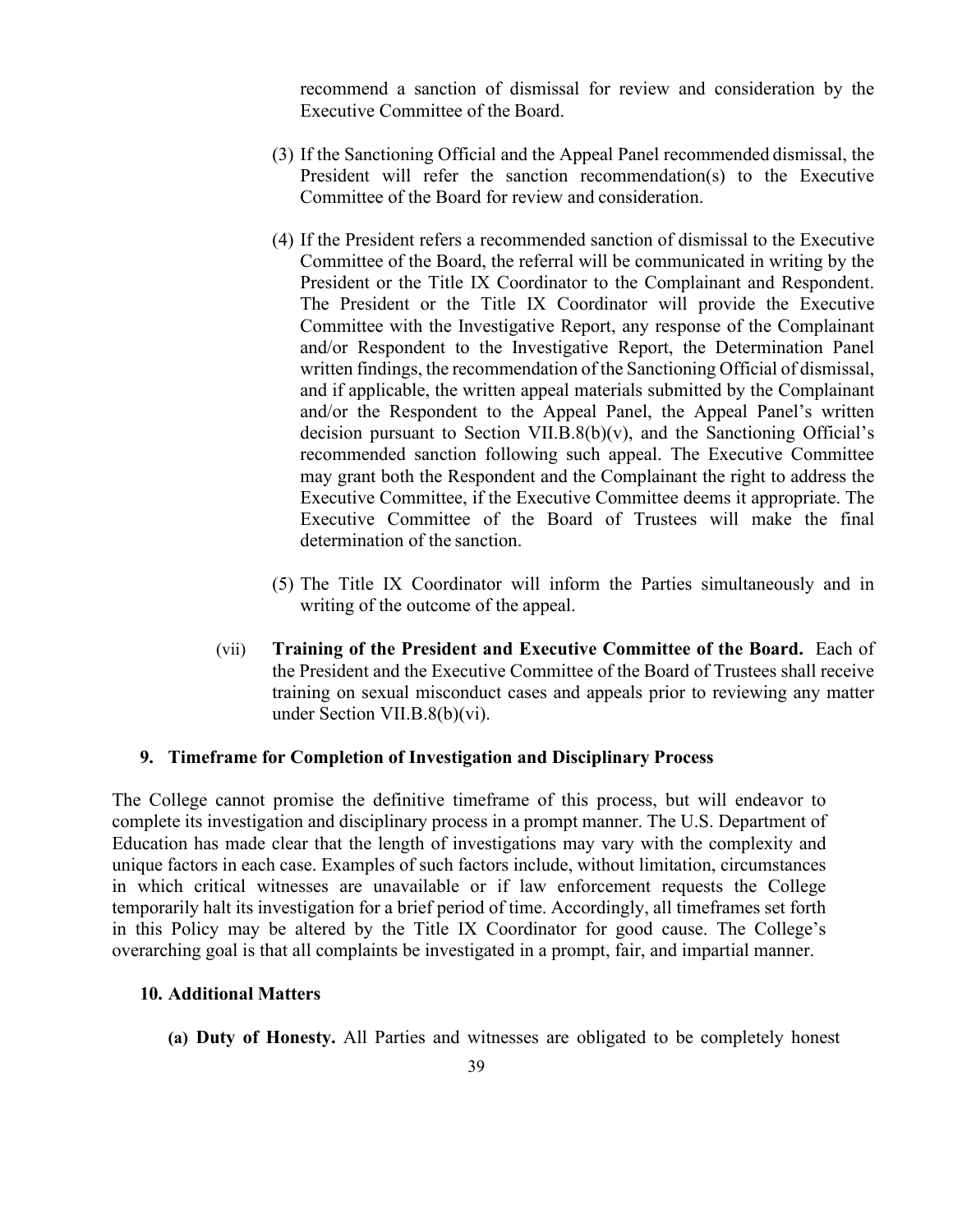during the course of the entire process set forth in this Policy. Any person who knowingly makes a false statement – either explicitly or by omission – in connection with any part of the process may be subject to separate College disciplinary action. A report made in good faith, however, is not considered false merely because the evidence does not ultimately support the allegation of violation of the Policy.

- **(b) Duty of Cooperation.** All Parties and witnesses are obligated to cooperate with the Title IX Coordinator and any persons charged with implementing the Sexual Misconduct Policy and these procedures. Any person who knowingly interferes with the actions taken to implement the reporting, investigation, or resolution of matters under the Sexual Misconduct Policy may be subject to separate and/or additional College disciplinary action.
- **(c) Respect for Privacy.** The College values the privacy of individuals involved in the reporting, investigation, and/or resolution of matters subject to the Sexual Misconduct Policy. The U.S. Department of Education has provided guidance indicating that there are situations in which it may be necessary for an institution to override a request for privacy or confidentiality in order to meet its obligations under the law. In the event circumstances result in the College overriding a request for privacy or confidentiality to meet its obligations, the College will do so with the utmost sensitivity and respect for the circumstances and the individuals involved. See Section VI.A.1. under the Sexual Misconduct Policy may be subject to separate and/or addit<br>College disciplinary action.<br> **(c) Respect for Privacy.** The College values the privacy of individuals involted reporting, investigation, and/or re
- **(d) Recording the Proceedings.** As set forth above, the College will record the proceedings but the Parties are not permitted to make video, audio, or other electronic, photographic, or digital recordings of any meetings or proceedings held under the Sexual Misconduct Policy or these procedures or the Investigative Report. The Title IX Coordinator may make exceptions to this prohibition in limited circumstances if he, she or they concludes, in his, her or their sole discretion, that a recording is warranted, and upon written request of the Party seeking the recording that explains the need for the recording.
- **(e) Disability Accommodations**. The College is committed to ensuring that all community members, and applicants, have an equal opportunity to participate in all of its programs and activities. If any person requires an accommodation, because of disability, to access any part of this process, students may make that request to the Office of Accessibility Services by telephone at 508-793-3693 and employees or others to the Office of Human Resources at 508-793-3391. Any accommodations will be provided in consultation with the Title IX Coordinator to ensure they do not impact the rights or protections of any Party or witness.
- **(f) Delegation.** Where the Title IX Coordinator is listed as the designated point of contact for any role in the Sexual Misconduct Policy, he, she or they may designate another qualified member of the College community to assume the role at issue, as necessary and appropriate. Where another College official or employee is listed as the designated point of contact for any role in the Sexual Misconduct Policy, he, she or they may, in consultation with the Title IX Coordinator, designate another College official or employee to assume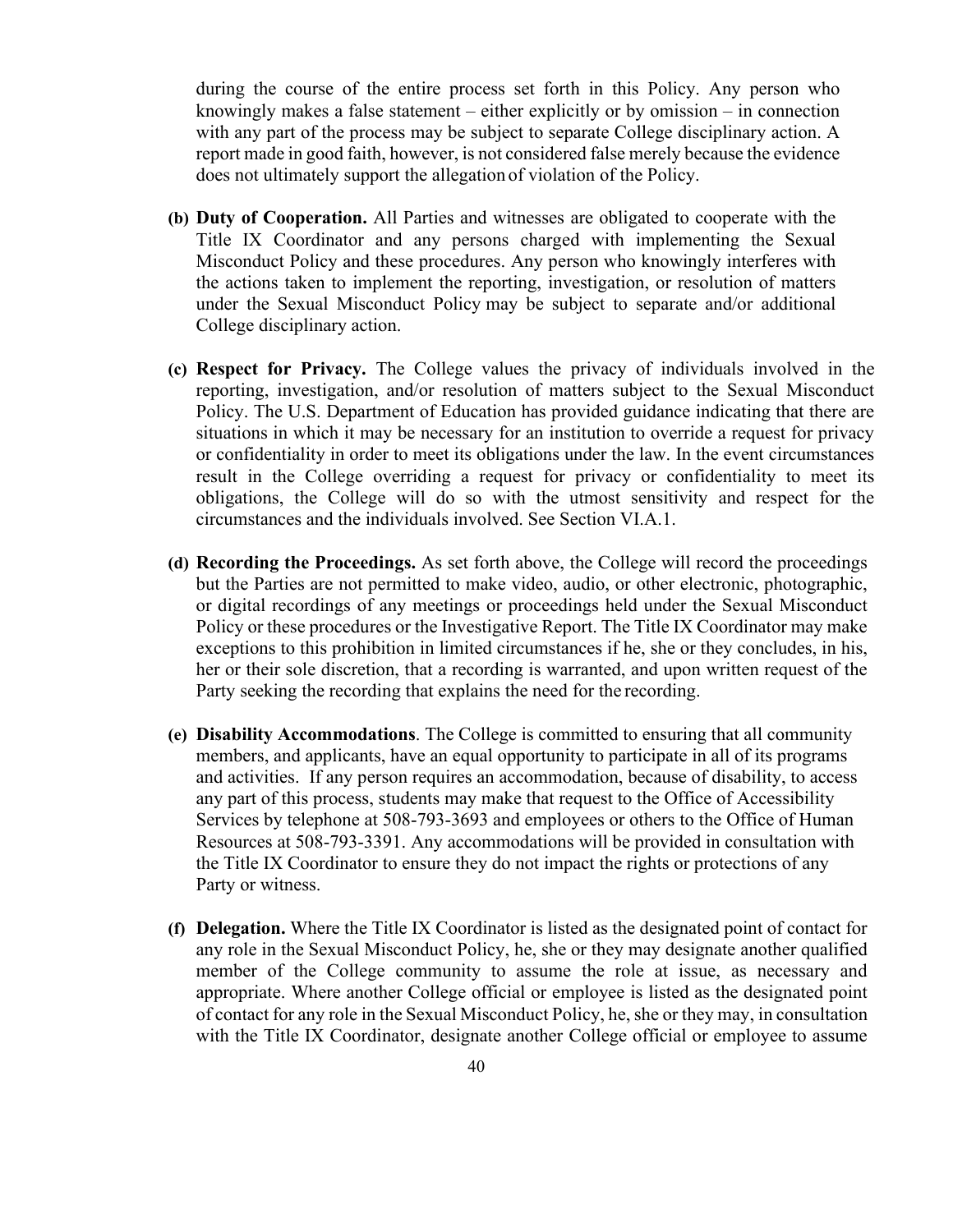the role at issue, as necessary and appropriate.

**(g) Amnesty for Students Reporting Sexual Violence, Relationship Violence and Stalking.**  The College encourages reporting under the Sexual Misconduct Policy and seeks to remove barriers to reporting. Students may be hesitant to report sexual violence, relationship violence or stalking out of a concern that they, or witnesses, might be charged with a violation of the College's drug and alcohol policies or Community Standards. While the College does not condone such behavior, the College places a priority on the need to address sexual violence, relationship violence and stalking. The College generally will not hold a student who in good faith reports or is a witness during an investigation of sexual violence, relationship violence and stalking under the Sexual Misconduct Policy accountable for disciplinary violations of the College's Community Standards that do not place the health and safety of any other person at risk or create a danger to the College community. The College retains the right to require students to attend counseling or drug/alcohol related courses even in circumstances in which disciplinary conduct will not be pursued under this part.

#### **(h) Special Situations.**

The College retains the right to determine, in its sole discretion, if it will address a report of conduct under the Sexual Misconduct Policy administratively and outside of the process described herein when the safety of the College community is at risk, if the material facts are undisputed, if there are extenuating circumstances involving either of the Parties, or if the Title IX Coordinator, in consultation with appropriate administrators, determines, in his, her or their sole discretion, that it is in the best interest of the College and/or the community to do so. Without limiting the foregoing:

- (i) When an investigation in a matter indicates that there may be one or more possible violations of any other policy, rule or requirement of the College in addition to an alleged violation of the Sexual Misconduct Policy, the Title IX Coordinator will review such material and consult with the Director of Student Conduct and Community Standards, Director of Human Resources or other appropriate College officials, as appropriate, to determine if there are any alleged violations of any other policy, rule, procedure or requirement. In these situations, the investigation and resolution procedure may follow the Sexual Misconduct Policy to determine whether such other alleged violation(s) took place in addition to the alleged violation of the Sexual Misconduct Policy or may be addressed separately as determined by the Title IX Coordinator. detectionally violations of the College's Community Standards that do not place<br>disciplinary violations of the College's Community Standards that do not place<br>and safely of any other person at risk or create a denger to th
	- (ii) If, following the receipt of an alleged violation of the Sexual Misconduct Policy, the Complainant declines to participate in the investigation or resolution process, the Title IX Coordinator may decide to administratively close the investigation at any point in the investigation or resolution process after consideration of the factors set forth in Section VI.A.1 in the Title IX Coordinator's sole discretion.

### **State Law Definitions**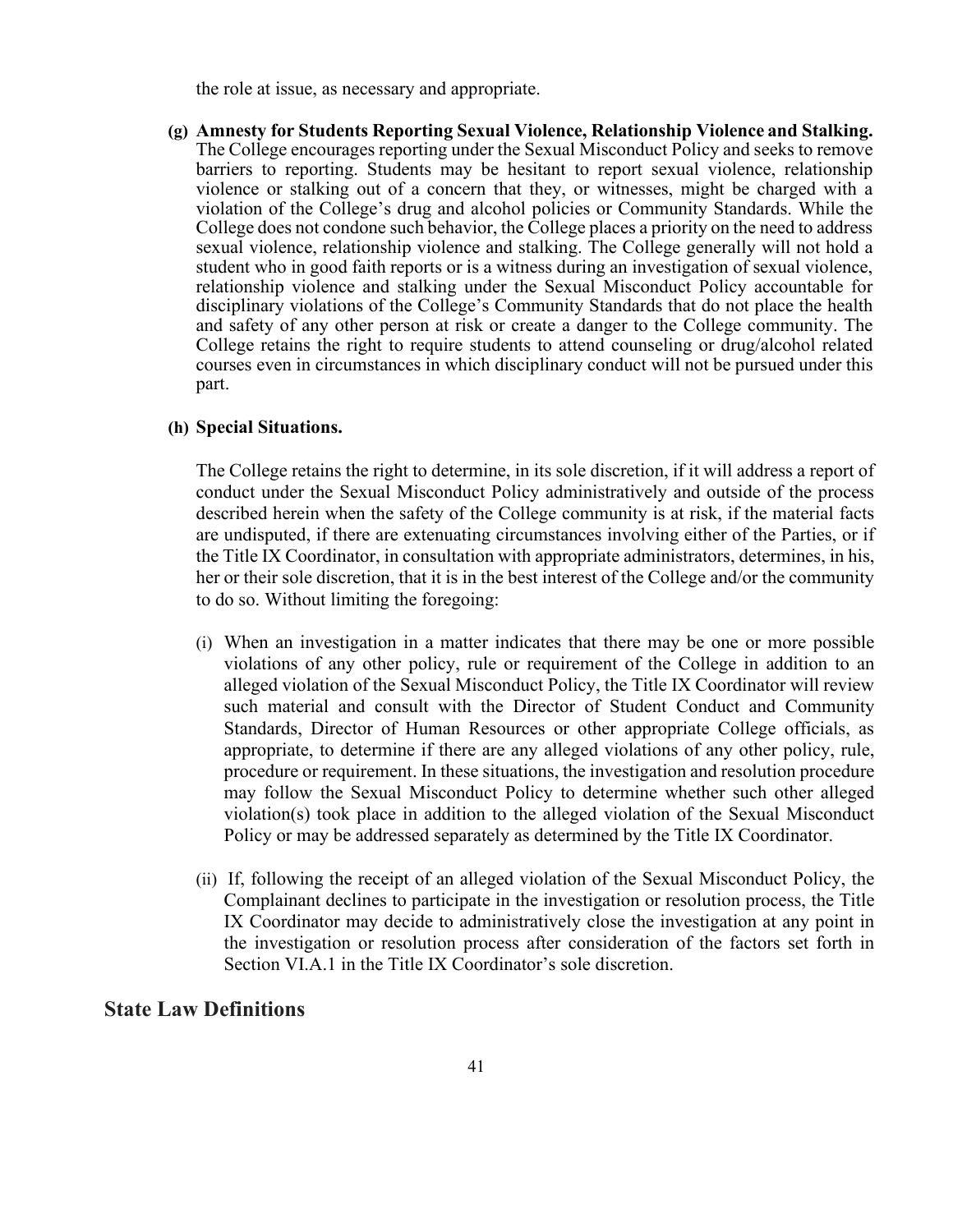The following are excerpts compiled from the Massachusetts General Laws that describe how certain relevant behavior is defined in Massachusetts. These definitions are not identical to the definitions of conduct prohibited in the College's Sexual Misconduct Policy, but the College considered these definitions in developing its Policy.

### **Sexual Harassment**

*(compiled from M.G.L. Ch. 151B)*

"Sexual harassment" means sexual advances, requests for sexual favors and verbal or physical conduct of a sexual nature when:

- Submission to or rejection of such advances, requests or conduct is made either explicitly or implicitly a term or condition of employment or enrollment or is used as a basis for employment or educational decisions, placement services or evaluation of academic achievement; or
- Such advances, requests or conduct have the purpose or effect of unreasonably interfering with an individual's work or educational performance by creating an intimidating, hostile, humiliating or sexually offensive work or educational environment.

## **Sexual Assault (Rape, Indecent Assault & Battery)**

*(compiled from M.G.L. Ch. 265, § 13 & 22)*

Sexual assault is defined under Massachusetts law as rape or indecent assault and battery.

Rape is defined as occurring when a person has "sexual intercourse or unnatural sexual intercourse with a person, and compels such person to submit by force and against his, her or their will, or compels such person to submit by threat of bodily injury and if either such sexual intercourse or unnatural sexual intercourse results in or is committed with acts resulting in serious bodily injury, or is committed by a joint enterprise…" Submission to or rejection of such advances, requests or conduct is made either explicitly or<br>a term or condition of employment or enrollment or is used as a basis forcemployment or educations, phacement services or evalua

Indecent assault and battery occurs when one person touches another person in an "indecent" way. Examples of indecent assault and battery include touching a person's buttocks, breasts, or genitals without consent. The Commonwealth must prove that the defendant touched the alleged victim without justification or excuse; and that the touching was "indecent;" and that the alleged victim did not consent.

An indecent act is one that is fundamentally offensive to contemporary standards of decency.

#### **Stalking**

*(compiled from M.G.L. Ch. 265, § 43)*

The act of "willfully and maliciously engaging in a knowing pattern of conduct or series of acts over a period of time directed at a specific person which seriously alarms or annoys that person and would cause a reasonable person to suffer substantial emotional distress and makes a threat with the intent to place the person in imminent fear of death or bodily injury." Stalking includes, but is not limited to, acts or threats conducted by mail or by use of a telephonic or electronic communication device. Communications include, but are not limited to, electronic mail, internet communications, instant messages or facsimile communications.

### **Domestic and Dating Violence**